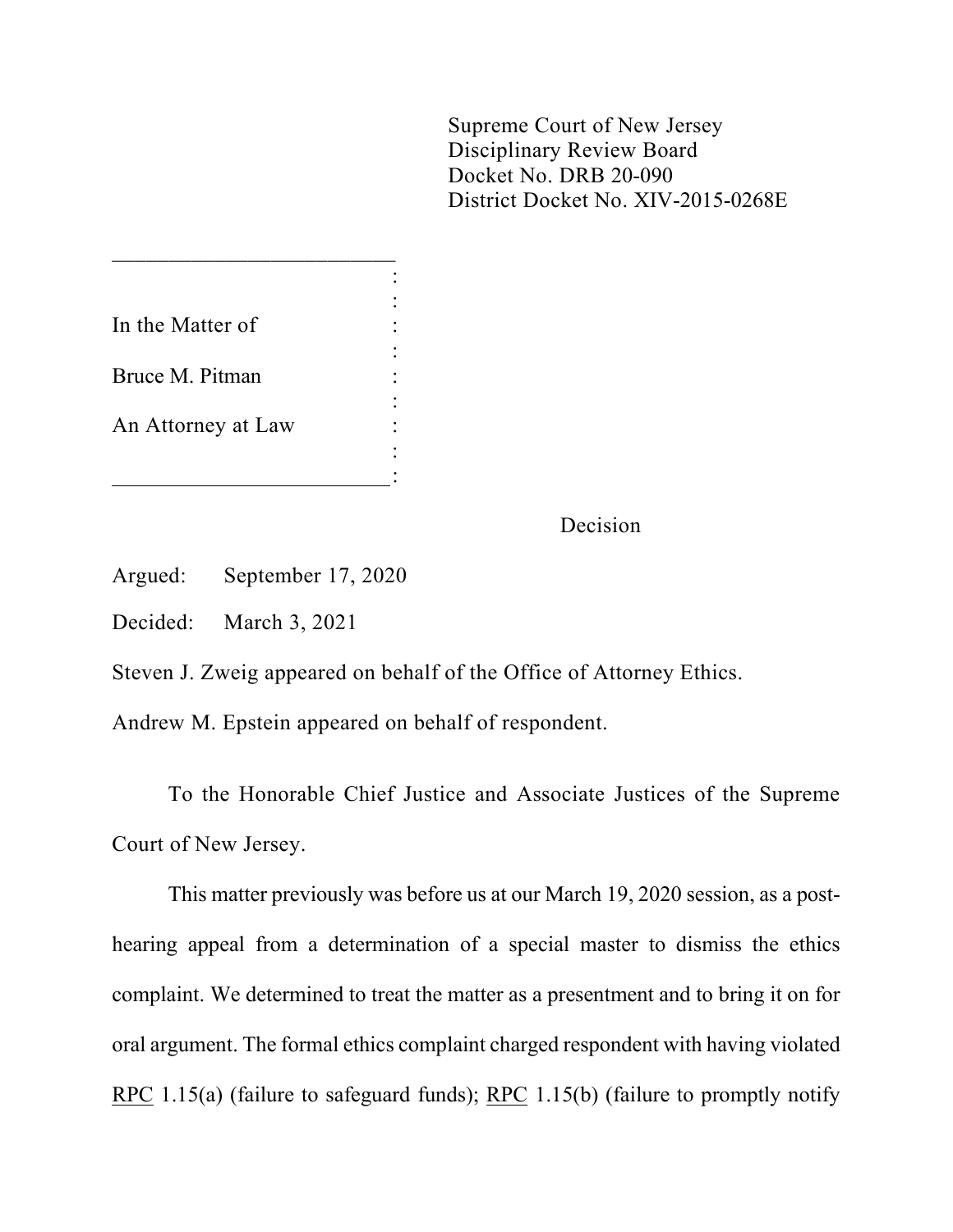clients or third parties of receipt of funds in which they have an interest); and RPC 8.4(c) (conduct involving dishonesty, fraud, deceit or misrepresentation).

For the reasons set forth below, we determine to impose a censure.

Respondent was admitted to the New Jersey bar in 1971 and to the New York bar in 1977. At the relevant times, he was a partner at Pitman, Mindas, Grossman, Lee, & Moore P.C., in Springfield, New Jersey. He has no prior discipline in New Jersey.

In late 2014, Blanche Ryder retained the grievant, Keith N. Biebelberg, Esq., in connection with contemplated divorce proceedings against her husband, Christopher Ryder.[1](#page-1-0) Christopher was the sole member of Beach Bum Tanning, LLC, which he had acquired during the marriage. On December 1, 2014, Biebelberg wrote to Christopher, identified himself as counsel for Blanche, and remarked that "the tanning salon in East Hanover which the two of you own as members of [BBT] is for sale."[2](#page-1-1) Biebelberg informed Christopher that Blanche was in favor of the sale, but lacked details to which she had a right, and stated that there was a "substantial

<span id="page-1-0"></span><sup>&</sup>lt;sup>1</sup> At the outset of the hearing, the Office of Attorney Ethics (OAE) called Biebelberg as a witness and moved to qualify him as an expert witness in matrimonial law. Despite several significant reservations, the special master qualified Biebelberg as an expert, but reserved the right to accept or reject his expert opinion. The special master chose to disregard Biebelberg's expert testimony.

<span id="page-1-1"></span><sup>&</sup>lt;sup>2</sup> Although, at that time, Biebelberg believed that Blanche was an owner of BBT, Christopher was the sole record owner of the business. Blanche had worked at BBT.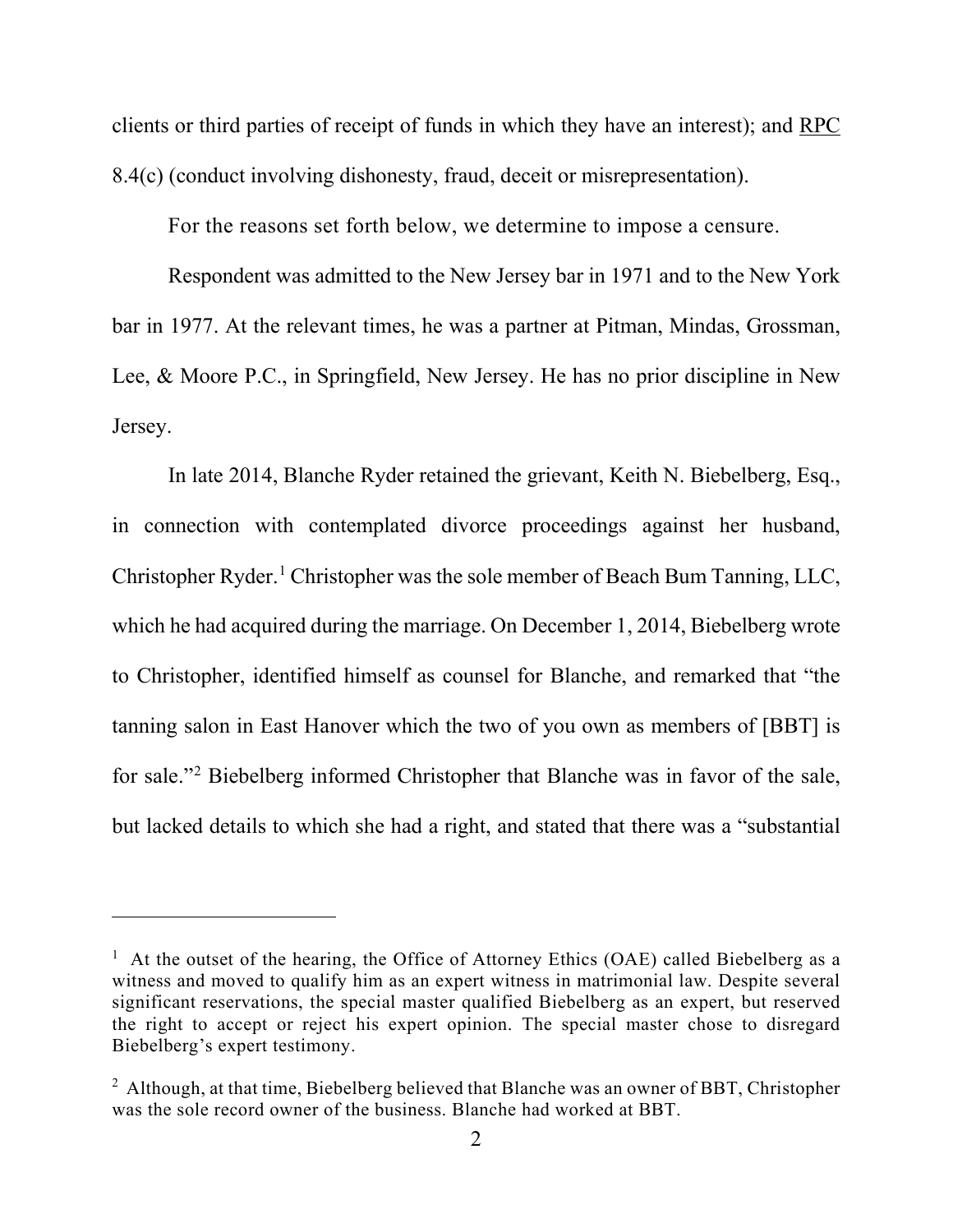amount of money at stake." Biebelberg further asked Christopher to provide contact information for any attorney representing BBT. He closed his letter by informing Christopher that, if Blanche's efforts to ascertain information were "delayed or thwarted," he would be forced to seek restraints in New Jersey Superior Court via an Order to Show Cause. On December 4, 2014, Christopher called Biebelberg and informed him that the sale had fallen through and that he had not yet retained an attorney to represent BBT. That same date, Biebelberg memorialized the telephone conversation in a letter to Christopher.

Biebelberg testified that getting information about BBT and its potential sale was very important to him. Blanche had informed him that the business had been acquired during the marriage and, in Biebelberg's view, because it was a marital asset, she would be entitled to up to fifty percent of BBT's sale proceeds.

Previously, on July 23, 2014, respondent had been introduced to Christopher through a client, Salvatore Perillo. Christopher, Perillo, and a third person were entering into a joint venture and had asked respondent's firm to handle lease negotiations in connection with a restaurant, and to draft an operating agreement for the joint venture. Respondent referred the joint venture transaction to his law partner, Marcia Moore.

In early December 2014, in connection with the operating agreement for the joint venture, Christopher contacted Moore regarding the capital contributions he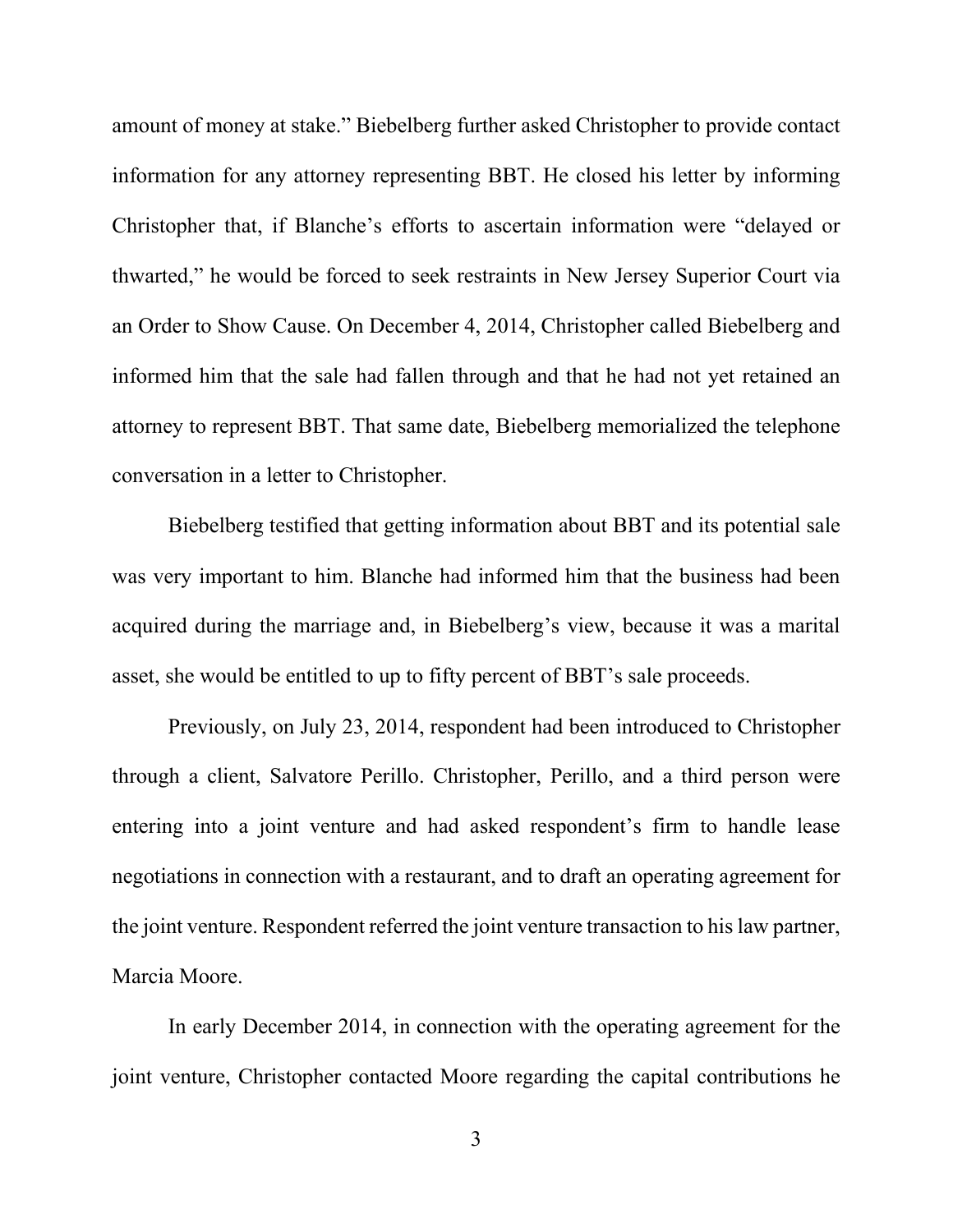was required to make. Because Christopher did not have the required cash, he proposed raising capital by marketing his one-third interest in the venture to outside investors. Christopher asked Moore whether Blanche would have a claim to an interest in his share of the venture. At that time, he did not discuss with Moore his marital difficulties.

On December 5, 2014, Moore sent an e-mail to respondent, relaying Christopher's inquiry. She informed respondent of her opinion that, under the terms of the joint venture operating agreement, Blanche would not have such a right; however, Moore asked respondent to confirm that opinion from a matrimonial law perspective. Moore could not recall having received a reply from respondent.

In December 2014, Christopher filed a request for a temporary restraining order (TRO) against Blanche, requiring her to leave the marital home where she and Christopher were cohabiting. On December 24, 2014, the return date for the TRO, Christopher asked respondent to appear with him at the hearing and retained him for the divorce. Respondent appeared for the TRO hearing, which was adjourned to January 7, 2015.

Biebelberg met respondent at the TRO hearing and, on January 5, 2015, sent respondent a letter enclosing copies of all his previous correspondence with Christopher and requested an update regarding the sale of BBT. In his reply to the underlying ethics grievance, respondent denied having seen Biebelberg's January 5,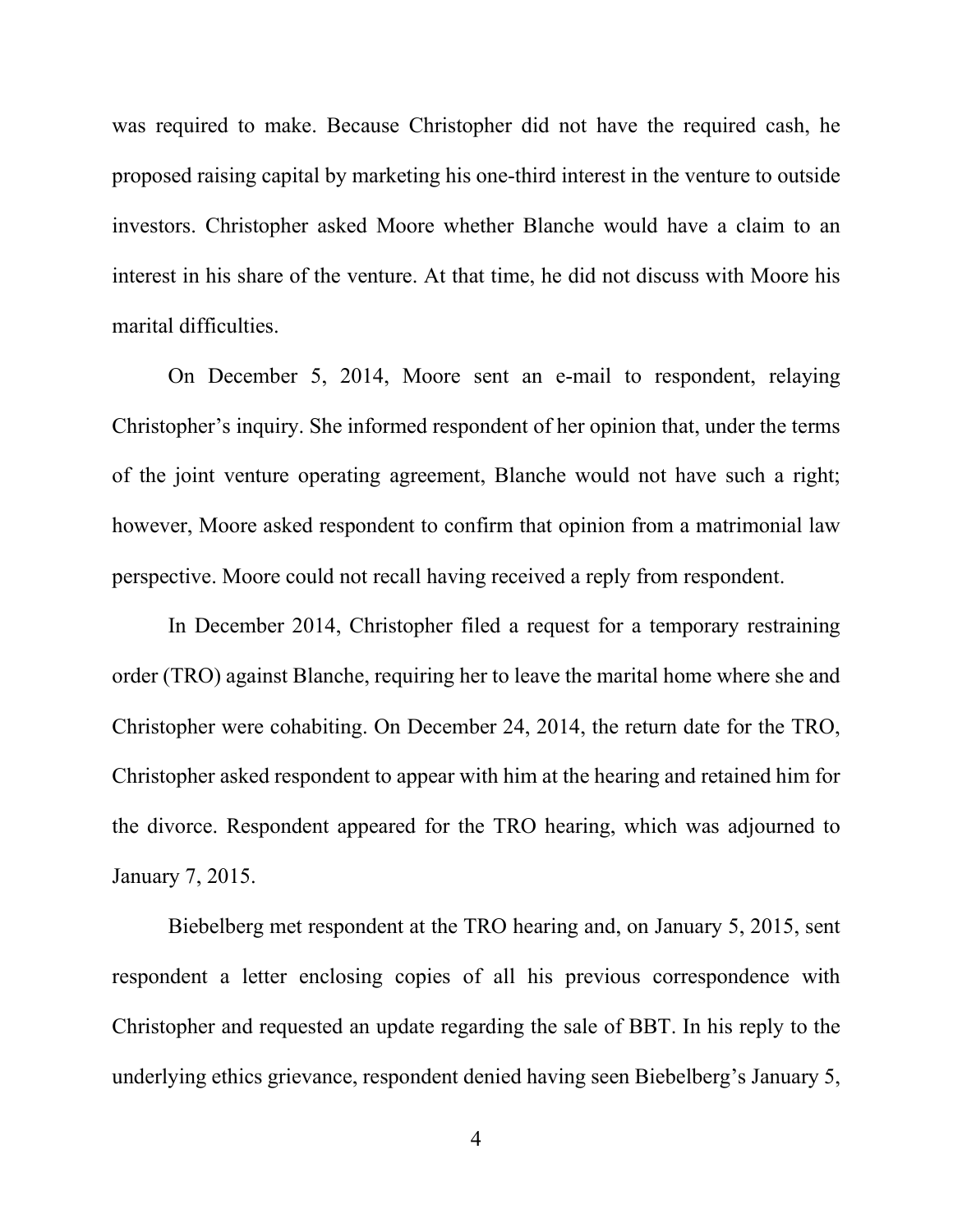2015 letter until after the sale of BBT had occurred, on February 25, 2015. During his testimony, however, respondent admitted that he had received the letter on either January 5 or 6, 2015, and that the "letter told me that he was requesting that he be kept abreast of the sale. Of course, he could have no knowledge of my confidential communications with my client."

On January 7, 2015, the second return date for the TRO hearing, Alona Magidova, an attorney from respondent's office, appeared in behalf of Christopher. Biebelberg and Magidova negotiated a settlement whereby Christopher withdrew his request for a TRO; Blanche would not return to the marital home; and the couple would share custody of their children. The remaining details of the marital dissolution would be resolved in the pending divorce case. The settlement did not address the sale of BBT.

Meanwhile, still in early January 2015, respondent learned that Christopher intended to sell BBT for \$400,000; to use most of the sale proceeds to pay off business and family debts; and to use the remainder of the proceeds to invest in the joint venture. That deal, however, fell through. Later, on January 22, 2015, Christopher informed respondent that he intended to sell BBT to the franchisor, for \$200,000, and to use the sale proceeds to pay off business debts, including a loan from his mother. Respondent asked Moore to handle the BBT sale transaction.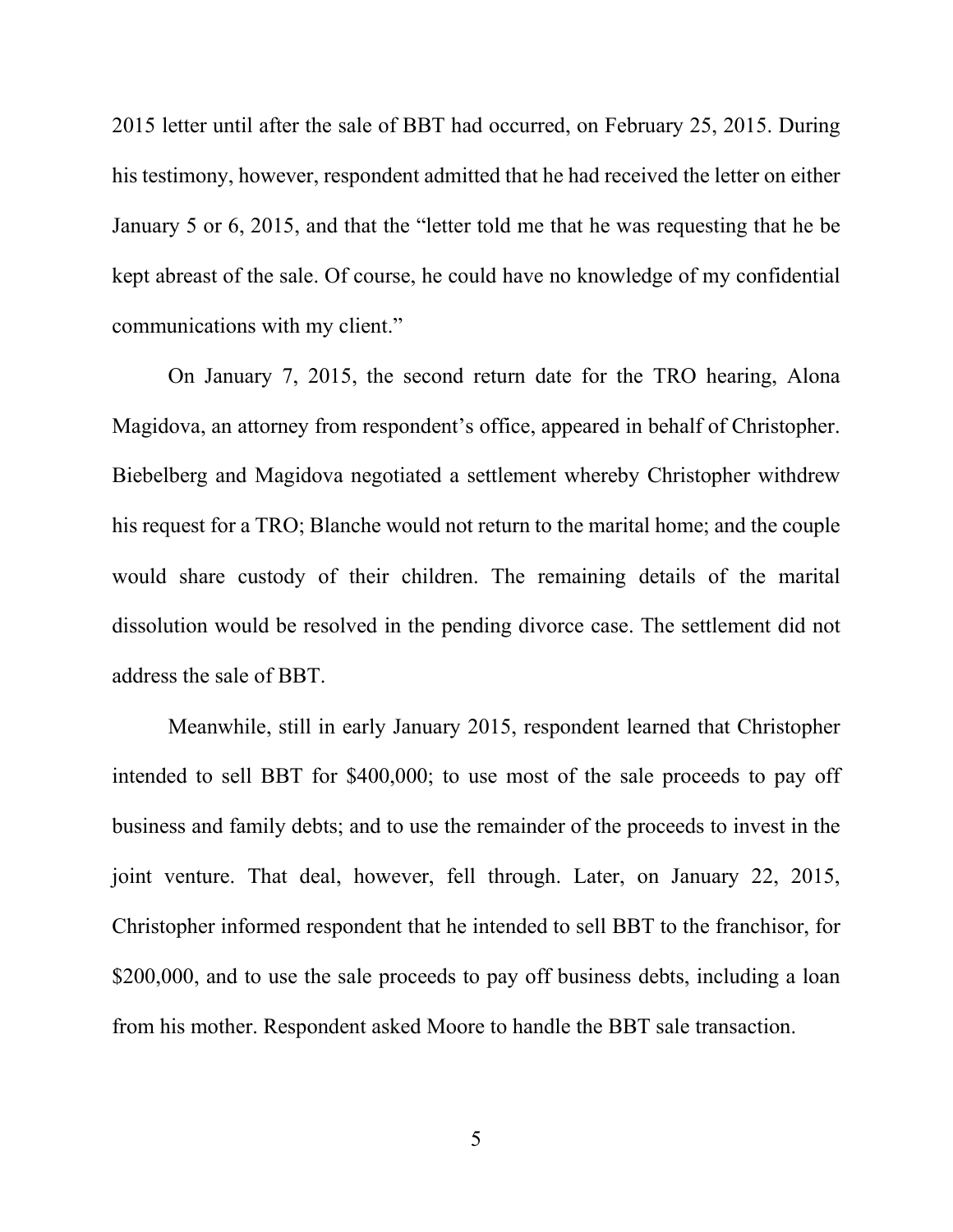Respondent advised Christopher that, because no divorce complaint was pending at the time, Christopher had the right to sell BBT, as its sole member. [3](#page-5-0) Respondent also explained to Christopher that, when a spouse makes a payment to a family member from the sale of assets, the other spouse often challenges that payment and requests an order to show cause to prevent the sale or to freeze the sale proceeds. Christopher, thus, decided that he would not inform Blanche or Biebelberg about the impending sale of BBT.

Respondent argued that, at this point, he was "confronted with a fundamental problem. My client disclosed something he wanted kept confidential. Under the law he had a right to sell that business, to receive the money, and to pay legitimate debts." Respondent maintained that, if he had informed Biebelberg of the impending sale, he "would have violated the attorney-client privilege."

Respondent then advised Christopher to open a new bank account for the purpose of depositing the net proceeds of the BBT sale. Respondent denied that he gave that advice to assist Christopher in concealing the sale of BBT or its sale proceeds from Blanche. Rather, he contended that a separate bank account would simplify the accounting for the disbursement of the sale proceeds. Moreover,

<span id="page-5-0"></span> $3$  The special master, without objection from the OAE, allowed respondent to testify as an expert in the area of equitable distribution and matrimonial cases. Respondent also prepared and submitted an expert report on his own behalf.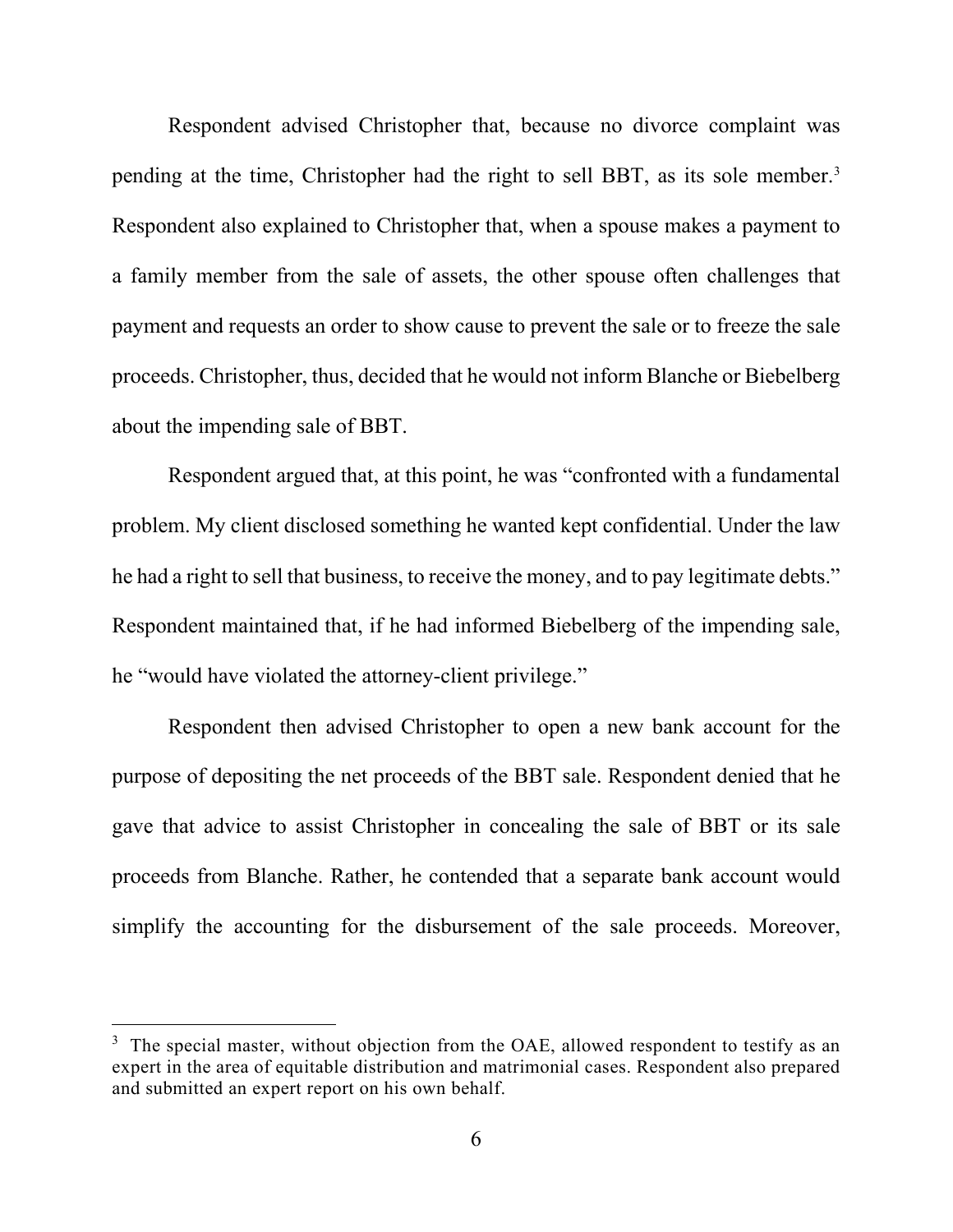respondent maintained that a client with financial problems, such as Christopher, may be unaware of liens or lawsuits that could interfere with the disbursement of funds. When asked whether the family court had mechanisms available, on an emergent basis, for Christopher to receive and disburse such sale proceeds, respondent answered in the negative.

Respondent's testimony conflicted with earlier statements he had made during an OAE interview, when, in response to a similar question, he replied that he was not saying "it couldn't be done but it wasn't done." He added that a judge might have handled such an issue on an emergent application, or might have scheduled discovery and a hearing, which could take months or even a year. Respondent had so advised Christopher, leading to the decision to keep the sale confidential. Nonetheless, respondent acknowledged in his interview that there were measures he could have taken in family court for the release of some of those funds from his trust account to pay marital obligations, such as the money Christopher owed his mother.

Via a February 1, 2015 e-mail, respondent instructed Magidova to file a divorce complaint in behalf of Christopher. Respondent explained that, until a divorce complaint is filed, a party may claim an equitable distribution share of property acquired during the marriage. He admitted that the intent of filing a divorce complaint was to prevent Blanche from claiming any interest in Christopher's joint venture with Perillo.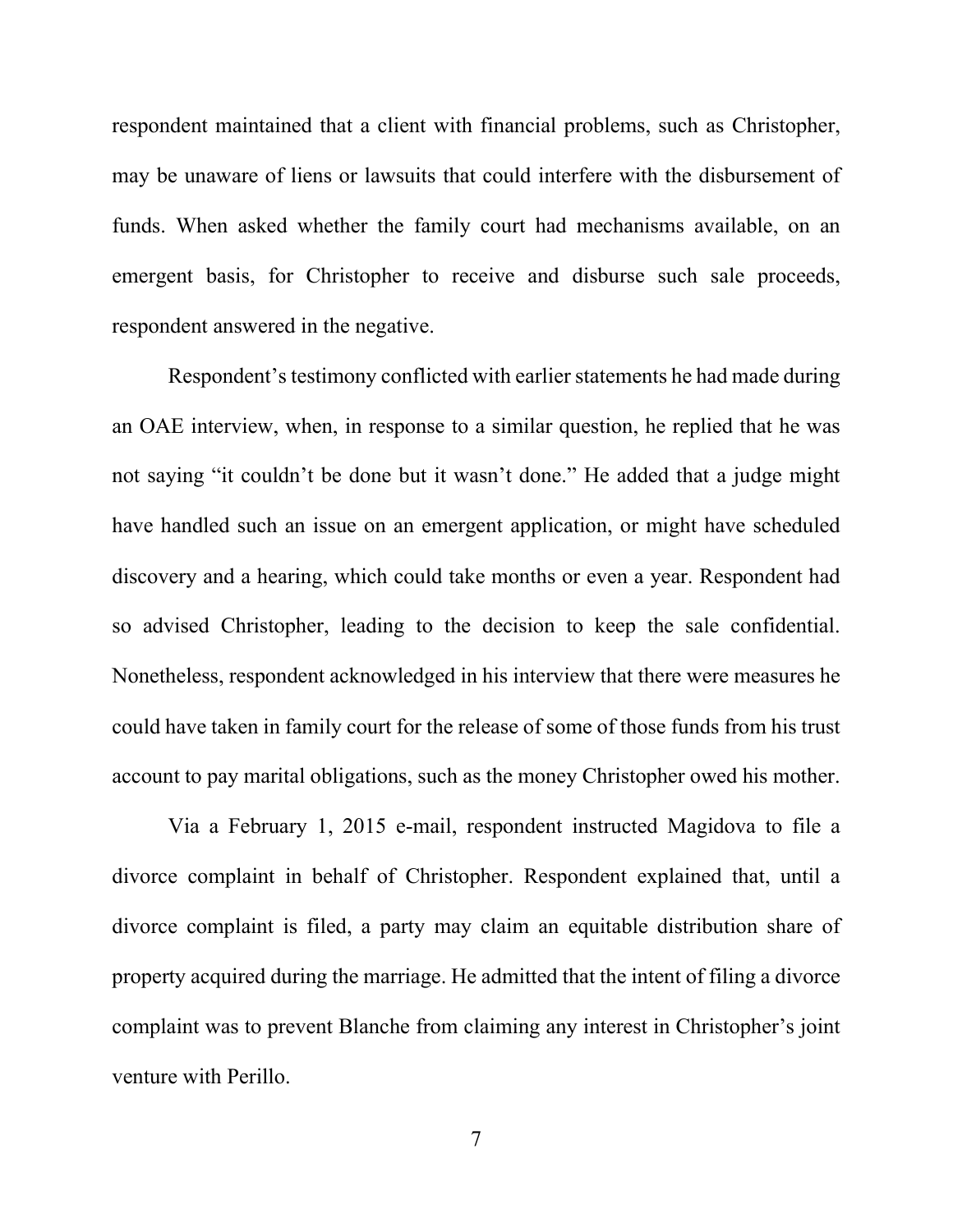In an e-mail dated February 2, 2015, respondent informed Magidova that Christopher was under contract to sell BBT; that the closing was scheduled to take place in two weeks; that Moore, whom he copied on the e-mail, would be handling the transaction; that the sale was confidential; and that Christopher "has not informed his wife nor will we. She is not the owner. There is no pending divorce action and certainly no court order controlling how the proceeds are used. We do not want her intervening in how the money will be used. Nothing nefarious."

Respondent conceded that, when he drafted the February 2, 2015 e-mail, the parties were contemplating divorce, although the divorce action had not been filed. Christopher had assured respondent that he had not represented to Blanche or her counsel that he would give them notice of an anticipated sale.

In his interview with the OAE, respondent stated:

So -- and that was kind of that. You know? And in February, you saw the email. I sent an email to [Magidova] that we should file a complaint for divorce pretty promptly. And one of the reasons, and the principal reason I wanted to file the complaint for divorce was he was going after this business. And he -- and to the extent he went into the business during the marriage, it was potentially subject to -- well, it would be subject to equitable distribution. Whether it had any value at that point or not was a whole other issue. But there was no point in  $-$  in allowing it to continue to proceed.

 $[OAEEx.1.]<sup>4</sup>$  $[OAEEx.1.]<sup>4</sup>$  $[OAEEx.1.]<sup>4</sup>$ 

<span id="page-7-0"></span><sup>4</sup> "OAEEx." refers to the OAE's exhibits admitted during the ethics hearing.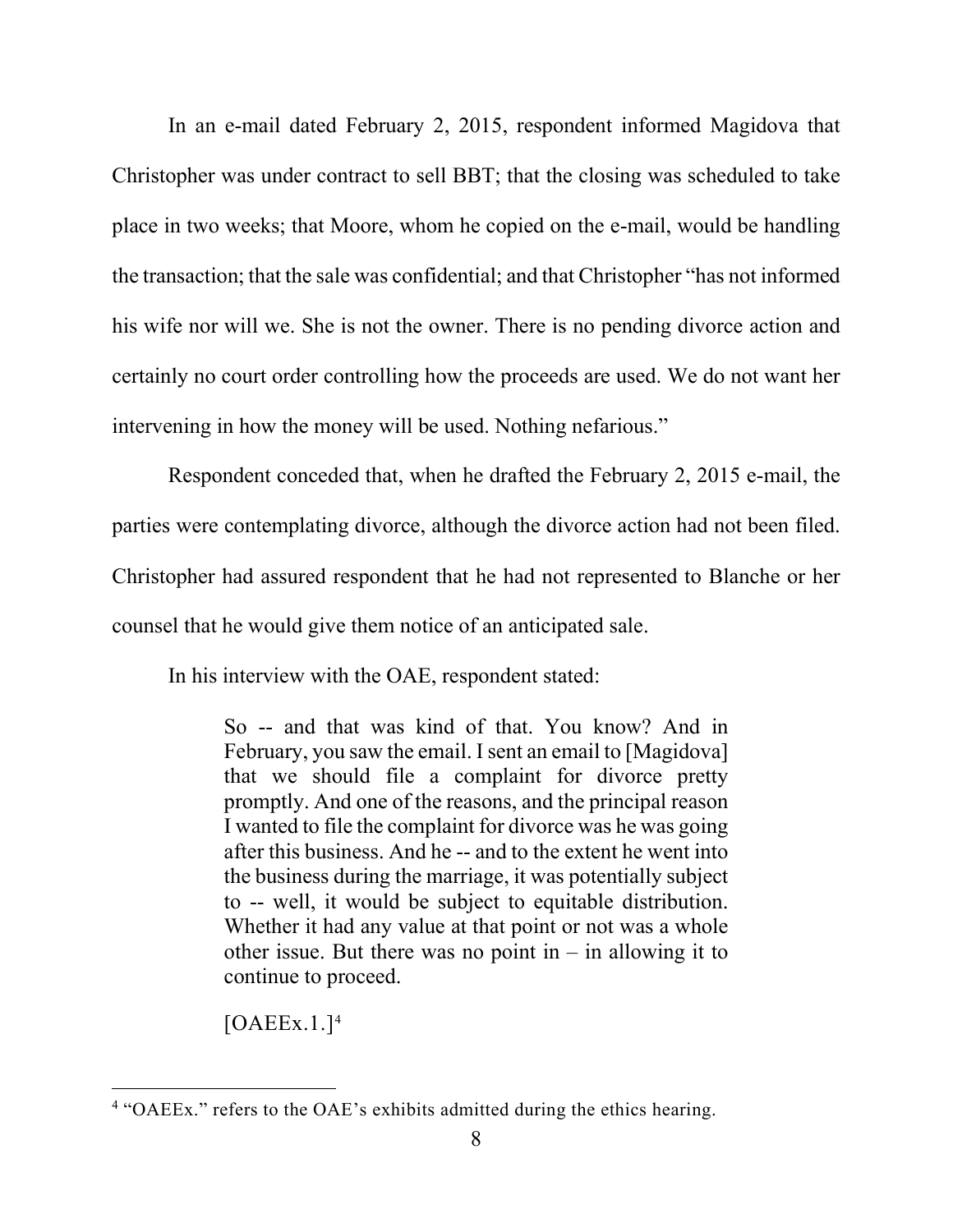On February 13, 2015, Biebelberg sent a letter to respondent enclosing a complaint for divorce, asking him to sign and return the acknowledgment of service. Twelve days later, on February 25, 2015, Christopher closed on the sale of BBT, for a sale price of \$225,000. The net proceeds of the sale were \$203,577.33. Moore testified that the transaction included a return from the landlord of a \$35,000 security deposit, as well as a release and assignment of the lease to the new buyer. Integral to this part of the transaction was a personal guaranty of the lease by both Christopher and Blanche. Moore obtained the release. [5](#page-8-0)

At the close of the BBT sale, the net sale proceeds were wired into respondent's firm's trust account. Moore immediately wired the money from the trust account in accordance with the instructions that Christopher had given her. As stated, respondent admitted that, as of the date of his February 2, 2015 e-mail, he knew that the parties were contemplating divorce and that, as of February 25, 2015, the date of the closing on the sale of BBT, he had received Blanche's complaint for divorce.

At the end of February 2015, Blanche informed Biebelberg that Christopher had sold BBT. On March 11, 2015, Biebelberg sent a letter to respondent addressing

<span id="page-8-0"></span> $5$  The record does not refer to the apparent conflict of interest created by respondent's firm's representation of the interests of both Christopher and Blanche in connection with the personal guaranty of the lease, especially given that Blanche was never consulted about the sale. Further, there appears to have been no accounting of the \$35,000 security deposit returned to Christopher, in which Blanche may have had an equitable claim, as a marital asset.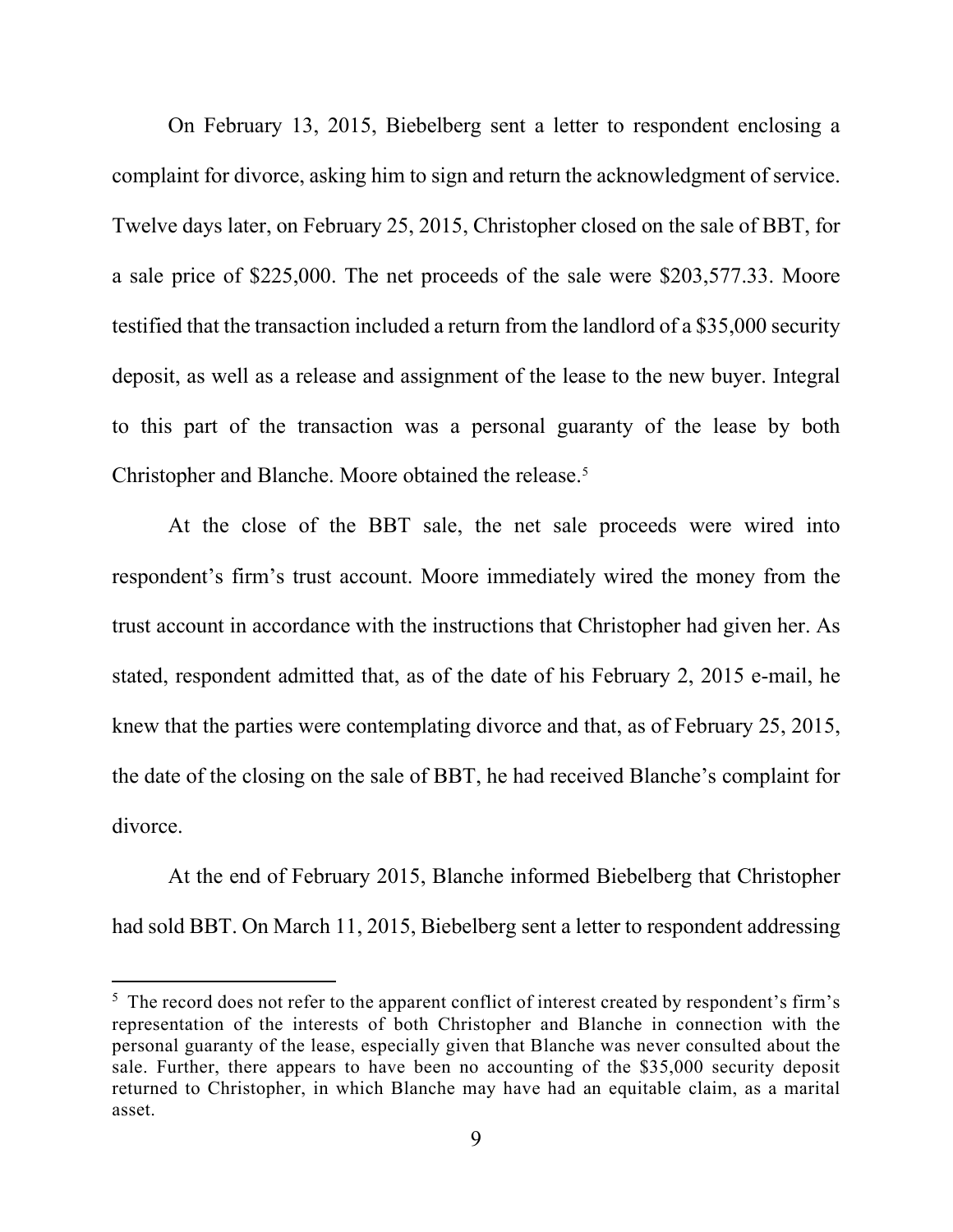several divorce-related issues, including a request that respondent speak with Christopher to determine whether BBT had been sold to a third party or "taken over by corporate management," and to share those details with Biebelberg as soon as possible.

In early March 2015, Magidova learned of the sale of BBT when Christopher called the office, panicking because Blanche had learned of the sale. Christopher was very angry and was threatening to freeze bank accounts. Magidova explained to Christopher that both he and Blanche could pursue their remedies and that there was no reason to panic.

After March 11, 2015, respondent sent several letters to Biebelberg, none of which addressed the sale of BBT. On March 27, 2015, the day he returned from a month-long vacation, respondent called Biebelberg and finally told him of the sale and some of its details. Respondent failed to inform Biebelberg that his firm had represented Christopher in the sale but insisted that such information was implicit in the conversation. Respondent also failed to inform Biebelberg that the proceeds of the sale had passed through respondent's firm's trust account. He testified that, based on client confidentiality, at no point prior to the sale did he inform Biebelberg of the impending sale, or of his firm's representation of Christopher in connection with the sale. During his OAE interview, respondent stated that he had not informed Biebelberg of the sale of BBT prior to the transaction, because Christopher was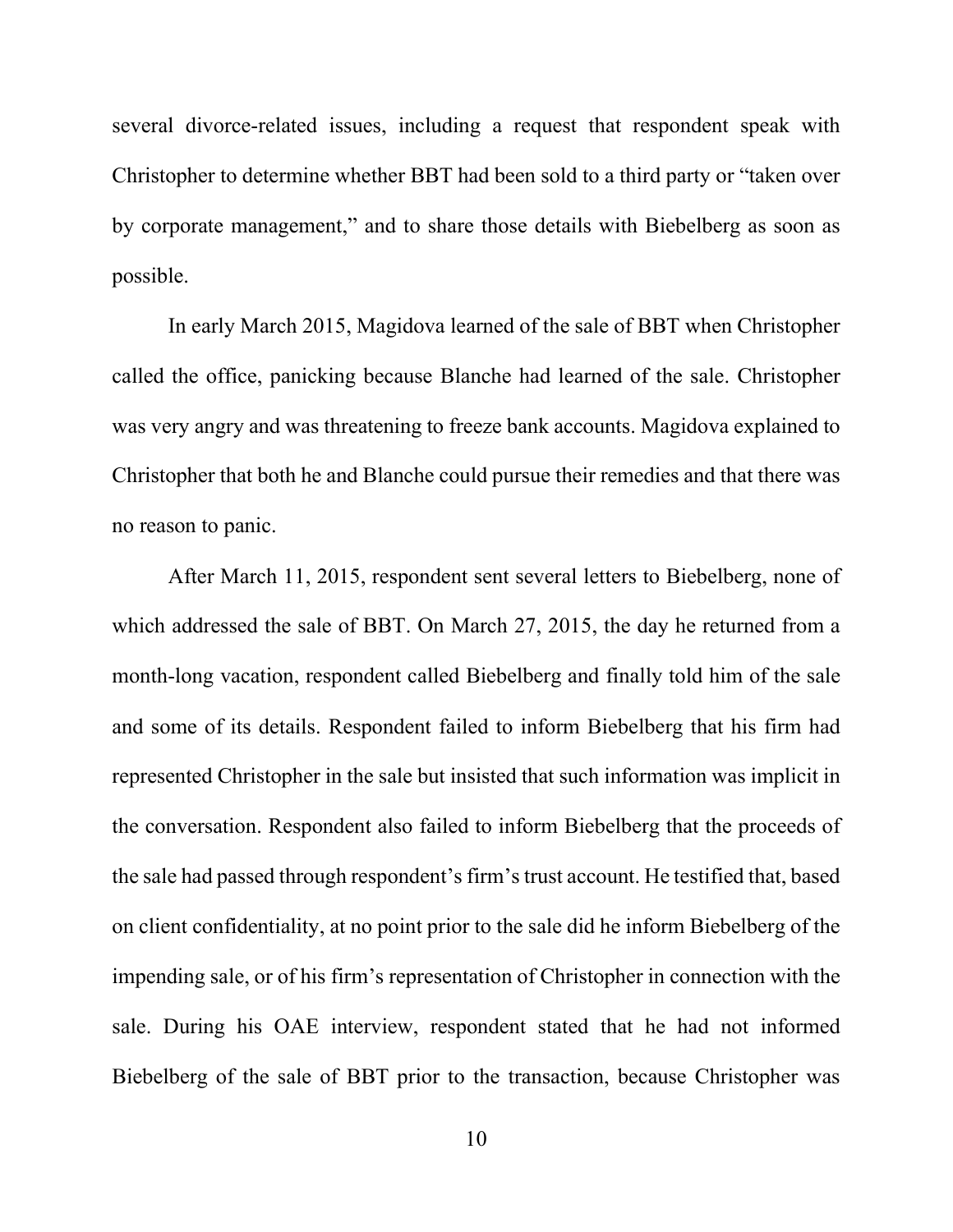concerned that the money would be frozen, and his mother, who was living in a nursing home, needed funds immediately.

When respondent admitted to Biebelberg, during a telephone conversation, that the sale had occurred, Biebelberg expressed concern that the business had been "sold out from under" Blanche. He asked for all the details of the sale, including the disposition of the proceeds. Respondent told Biebelberg that he would obtain the documentation and send it to him. This statement reinforced Biebelberg's belief that respondent's firm had not handled the sale of the business in behalf of Christopher, because respondent had implied that the documentation was not readily available.

By letter dated March 30, 2015, Biebelberg addressed with respondent several issues regarding the Ryders' divorce, including following up on his request for documentation from the sale of BBT. On April 17, 2015, having received no response, Biebelberg again wrote to respondent asking for a meeting to discuss the divorce case and the sale of BBT. He expressed his appreciation for respondent's recent assurance during a telephone call that the proceeds of the sale had been disbursed solely toward the payment of marital debts but requested proof of same. At about the same time, Biebelberg asked Magidova whether she knew when the business was sold; she answered that she did not.

On April 20, 2015, respondent replied to Biebelberg's previous letters, but again failed to provide any information regarding the sale of BBT. Rather, he simply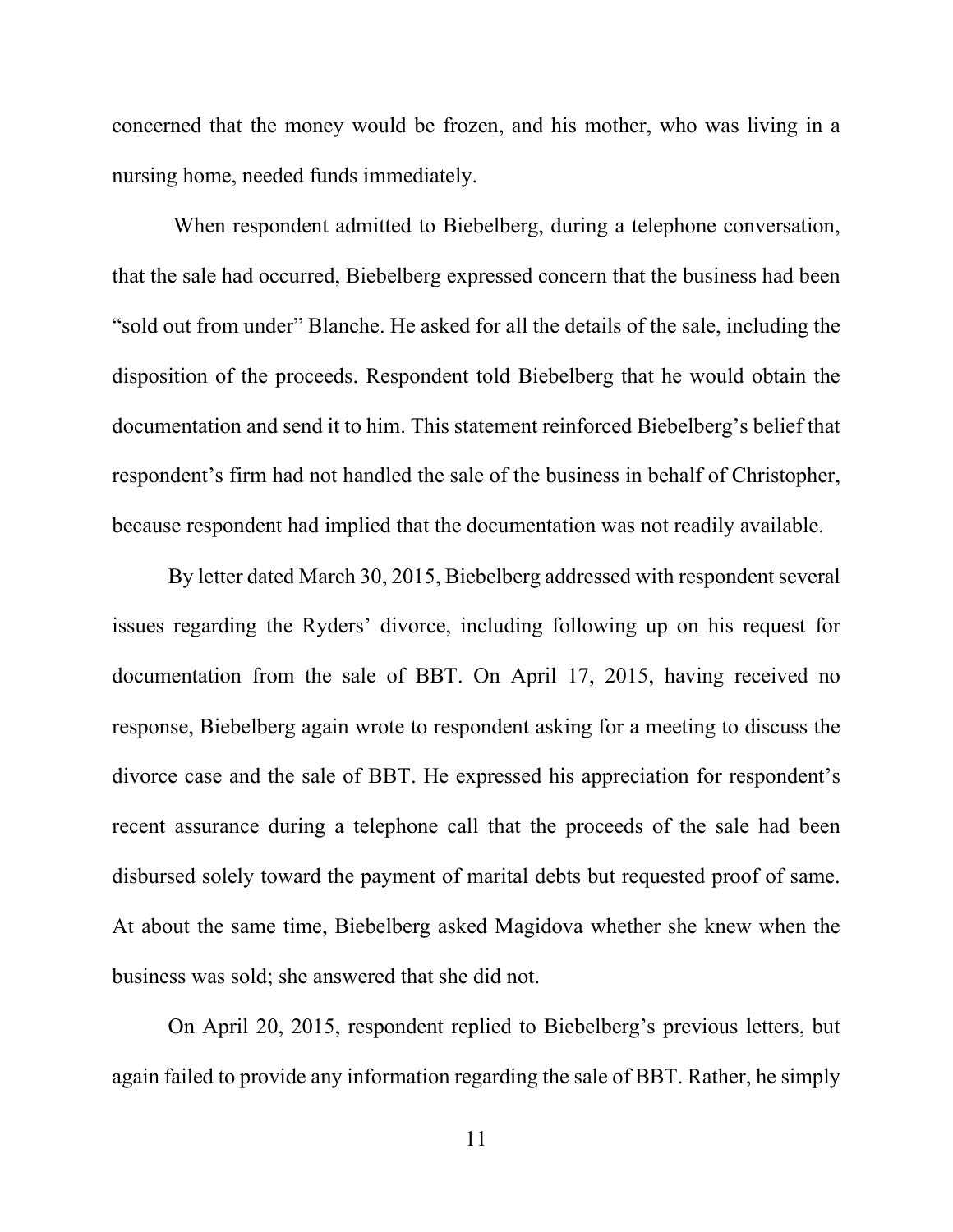represented that he would be forwarding the documents and evidence regarding payments made from the proceeds of the sale by the end of the week, which respondent assured were "virtually all in payment of the business and family debts."

The next day, April 21, 2015, Biebelberg sent respondent two letters. The first letter addressed outstanding insurance issues and expressed concern that the business had been sold and that Blanche had received no information about the transaction. Biebelberg also complained that his requests for information about the sale pre-dated Christopher's retention of respondent. Biebelberg sent a second letter on the same date, demanding the return of the funds by the end of that week and threatening to sue Christopher's mother if the funds were not received. At this time, Biebelberg still believed that respondent's firm had not participated in the sale of the business.

On April 22, 2015, Biebelberg sent an e-mail to respondent, Magidova, and Moore, memorializing the expectation that documentation regarding the sale of the business would be provided within the week, and expressing Biebelberg's belief that Christopher had made misrepresentations regarding the sale. At that time, Biebelberg did not accuse respondent of having participated in the misrepresentations. Moore became aware of the pending divorce action when she received this e-mail from Biebelberg.

On April 23, 2015, respondent replied to Biebelberg's two letters of April 21, 2015, and his e-mail of April 22, 2015, via a letter which stated that Blanche is "lying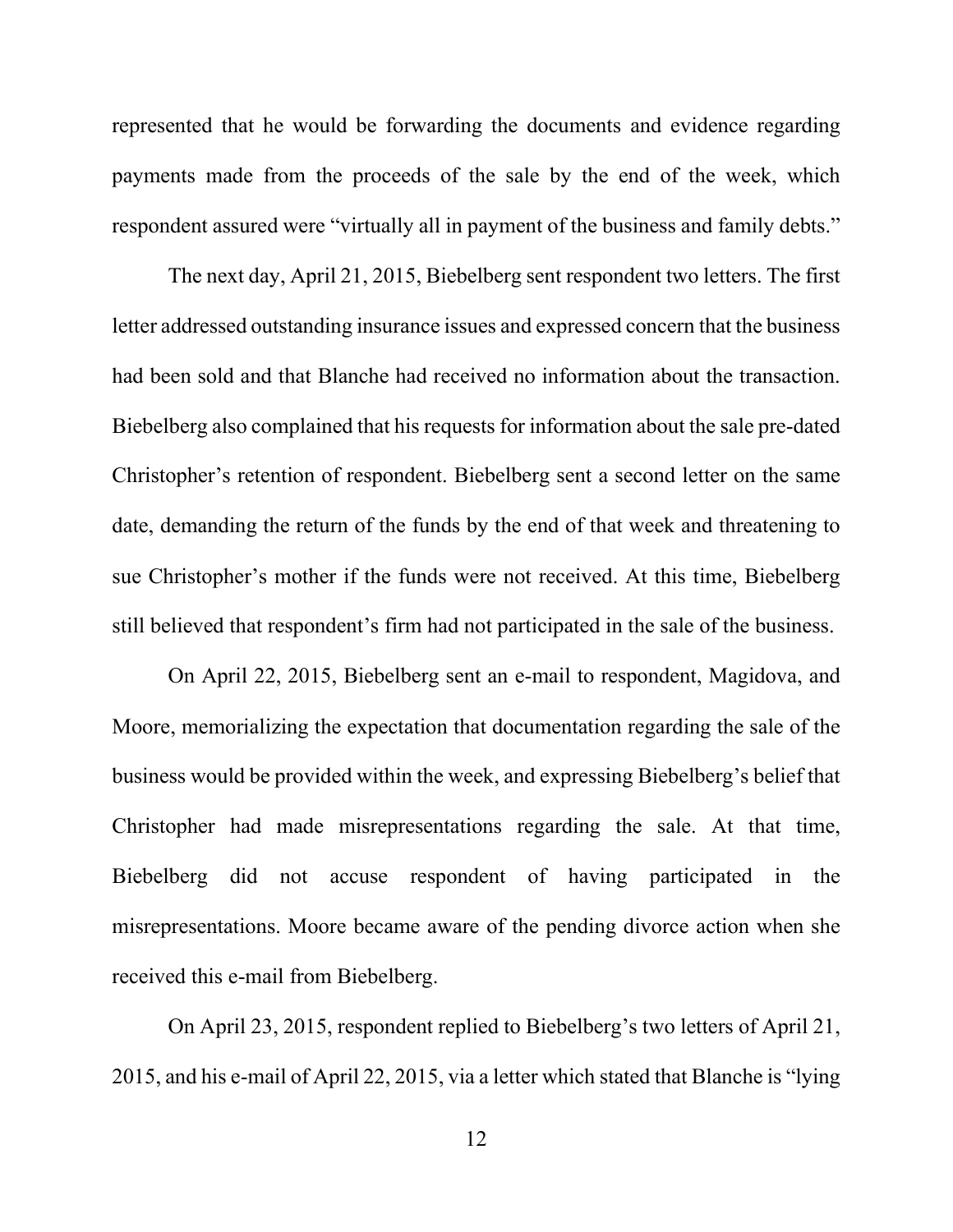and perhaps pathologically so." He added that, if Blanche "wants to sue my client's eighty-nine-year-old mother, then good luck to her!" According to respondent, during telephone conversations with Biebelberg on March 27, April 20, April 21 (two conversations), and April 23, 2015, he disclosed to Biebelberg the fact that BBT had been sold, the price paid, and the distribution of the sale proceeds to satisfy particular debts.

Via an April 23, 2015 letter sent to respondent by facsimile and mail, Biebelberg accused respondent of ignoring the "meritorious concerns" that Biebelberg previously had expressed in writing and by telephone. He accused Christopher of selling the business during the pendency of the divorce after having lied that the deal had fallen through. Further, Biebelberg alleged that the payment of \$102,000 to Christopher's mother, from the sale of the most valuable marital asset, was done "furtively." Biebelberg requested that Christopher's mother return the money and that it be deposited in respondent's trust account. At this point, Biebelberg still believed that respondent's firm had not handled the sale of BBT, and was not aware that the funds had been deposited in, and disbursed from, respondent's trust account.

On April 29, 2015, Biebelberg received a letter from respondent, via facsimile, without the listed enclosures, stating that respondent's firm had received the net proceeds of \$203,577.33 from the sale of BBT, had received legal fees for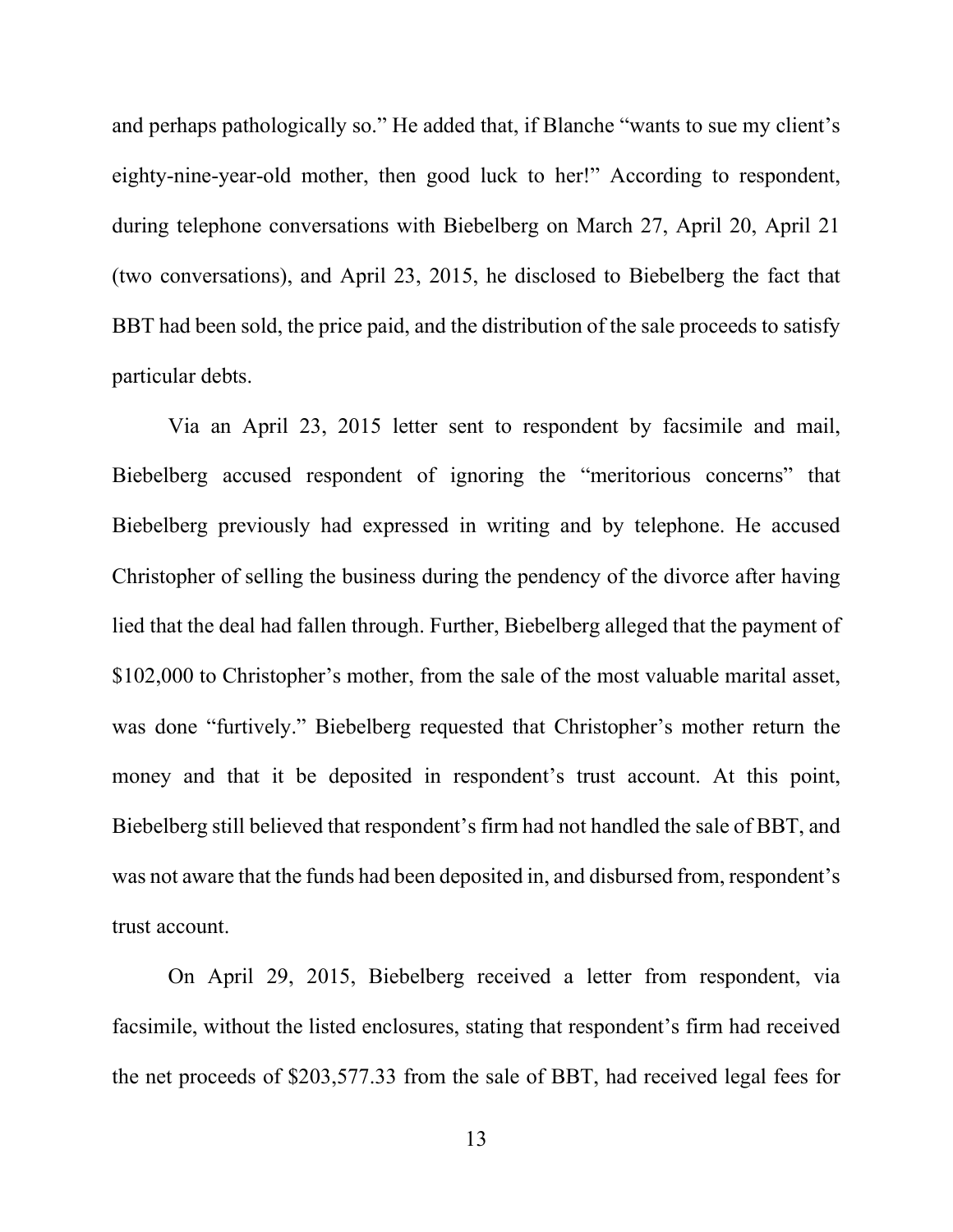representation at the closing, and had wire-transferred \$197,156.58 from the sale proceeds to a bank account held by BBT. This was the first notice to Biebelberg that respondent's firm had handled the sale of the business. The letter also summarized payments made to Christopher's mother for loans she had made to him.

Several days later, Biebelberg received the enclosure documents, including a HUD-1 statement that showed legal fees of \$6,420.75 paid to respondent's firm outside of closing. Additional documents showed three checks written from the new bank account, payable to Christopher, which respondent explained as "catching up on family expenses," without further detail. Christopher also had issued a check to the United States Treasury for his taxes (he and Blanche filed separate tax returns). The three checks to Christopher and the check for taxes totaled \$18,000 which, at the time, Biebelberg considered "flat-out misappropriated."

Respondent claimed that he tried to recoup the sale proceeds, as Biebelberg had requested, but Christopher declined to return the money. Respondent perceived that the controversy was escalating and thought that the return of the funds would help quell the conflict between the parties. Respondent insisted that his discussion of returning the funds was intended exclusively as a resolution of the conflict concerning the marital assets, and was not motivated by the desire to avoid any personal ethical responsibility.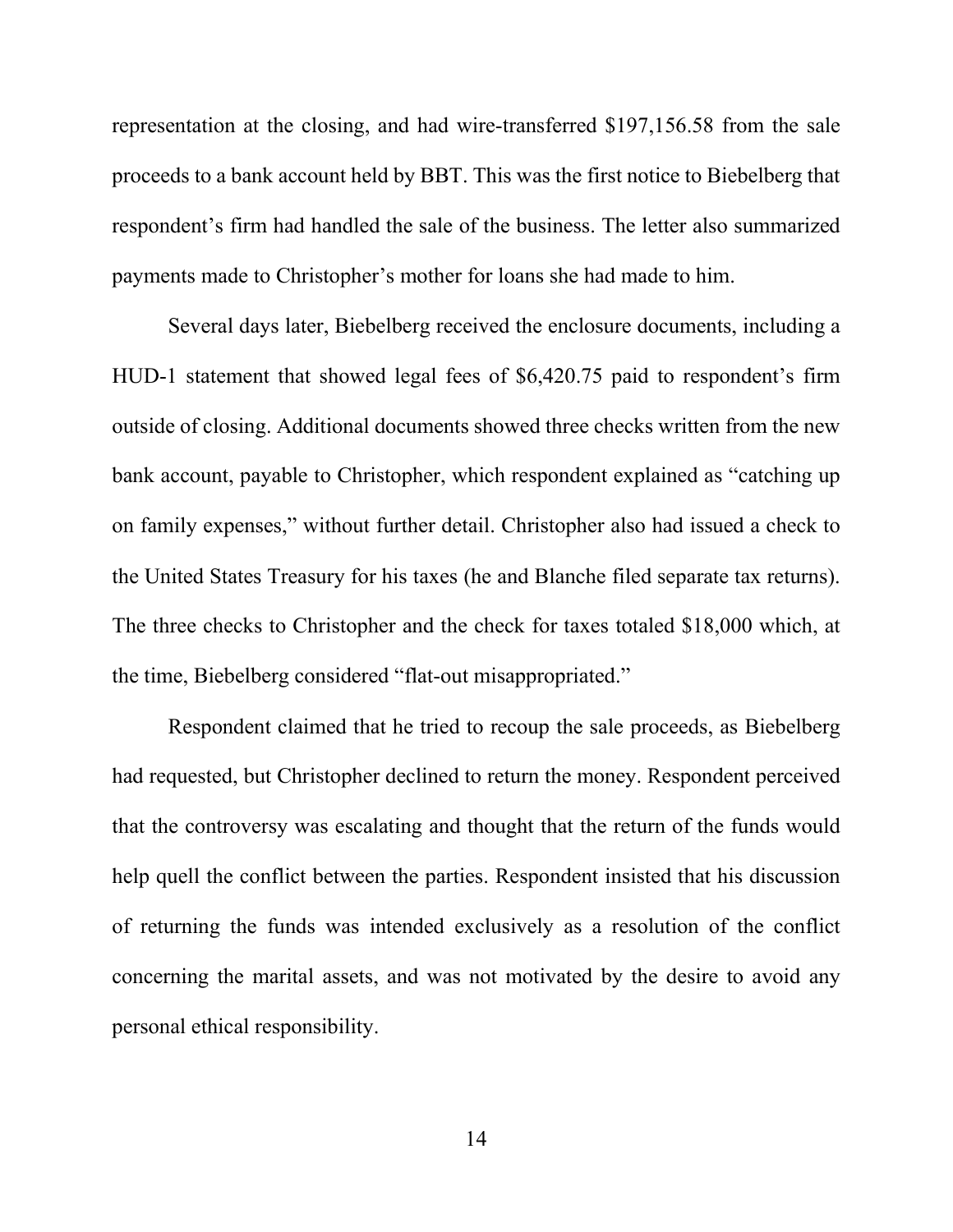At the hearing, respondent provided more detail about the disbursement of the BBT sale proceeds. Christopher wrote a \$7,000 check to BBT's landscaping service, and three checks to himself, totaling \$10,500, to cover necessary family expenses such as mortgage; utilities; lease payments on two automobiles; Blanche's student loans; and \$2,000 toward his 2014 federal taxes. He also paid \$17,296.79 to Barclays (business credit card), \$5,517.73 to Capital One (business credit card), and \$10,517.22 to Chase (joint personal credit card). Additionally, he paid \$5,065.99 for BBT's utility bills; \$3,678.86 to Verizon for BBT's telephone; and \$507.88 to Allstate for car insurance. The rest of the money was paid to his mother: \$50,000 on the original promissory note, plus two additional loans, totaling \$45,000, that his mother had made. Although Christopher paid his mother \$100,000 from the net proceeds, after respondent recognized the \$5,000 overpayment, he informed Biebelberg. The funds were returned and held in respondent's business account.<sup>[6](#page-14-0)</sup>

In the meantime, on April 30, 2015, after receiving respondent's letter the prior day, Biebelberg sent a letter to respondent expressing dismay that, although Biebelberg repeatedly had blamed Christopher for unilaterally removing money from the marital estate, and had demanded that the money be returned and held in respondent's trust account, he had since come to understand that respondent had

<span id="page-14-0"></span> $6$  The record does not explain why respondent deposited the funds in his business account, rather than his trust account.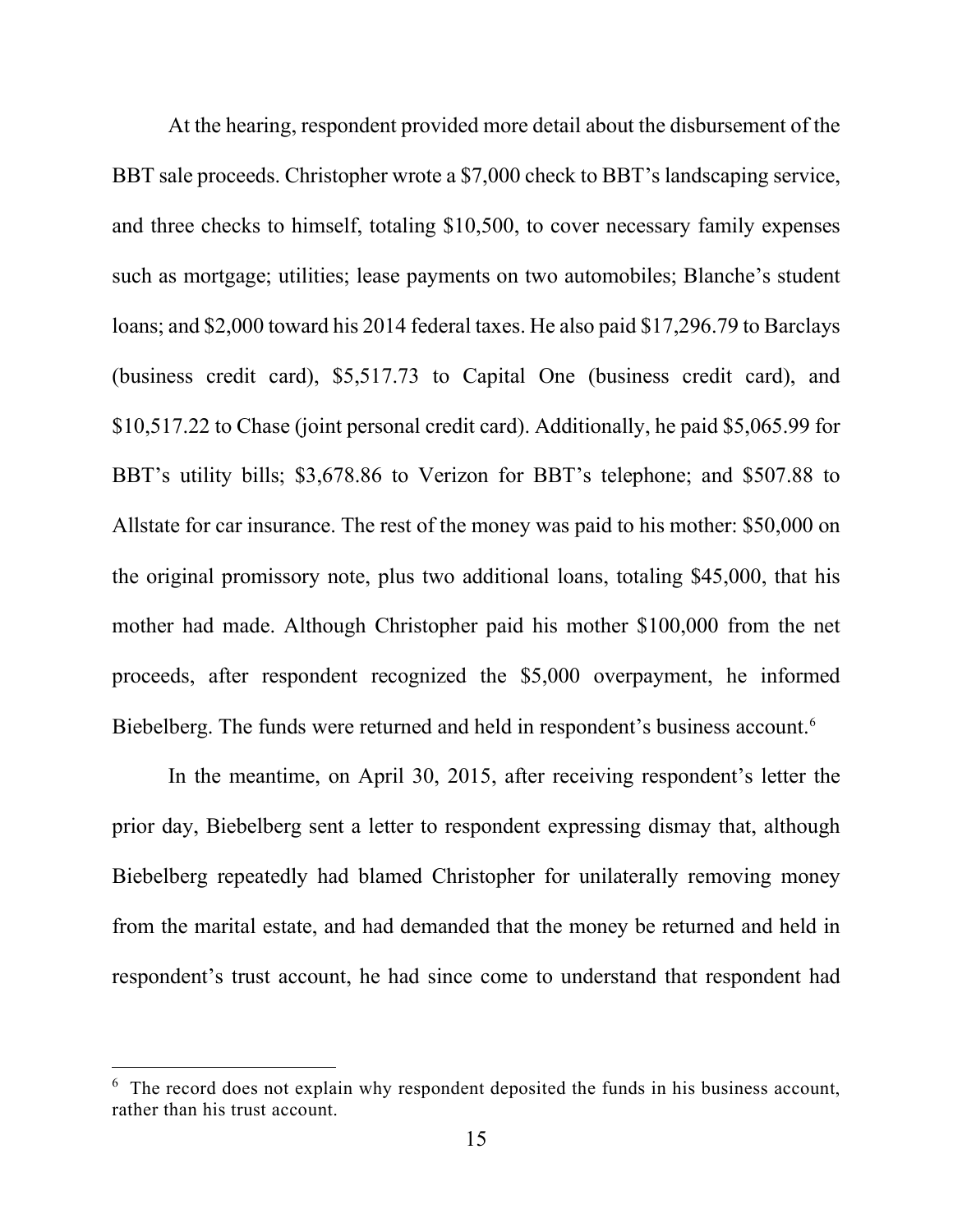participated in the sale of the business, and the proceeds had passed through his trust account. Biebelberg also reminded respondent that he had been inquiring about the sale of the business in connection with the marital estate since December 2014.

Nevertheless, in May 2015, having received no agreement from respondent regarding the return of the funds, Biebelberg filed a lawsuit in the Superior Court of New Jersey, Union County, Law Division, against respondent, his firm, and Christopher's mother. The complaint was dismissed without prejudice and the judge referred Biebelberg to the "panoply of remedies" available in the family court. Thereafter, the divorce action proceeded and eventually settled after mediation.

The settlement included a release of legal malpractice claims against respondent and his firm. The release was held in escrow until Christopher completed payments of \$47,500 to Blanche, which he made just over one year later. By this time, Biebelberg had filed an ethics grievance and all the parties were aware that the OAE was holding its investigation in abeyance until the conclusion of the divorce action.

During the ethics hearing, respondent explained how the final settlement number was reached. Christopher wanted to purchase Blanche's share of the marital home, which had \$70,000 in equity. Blanche agreed to the sale in exchange for \$35,000. Christopher also agreed to assume one-half of Blanche's credit card debt and some of the interest she had paid on that debt, totaling \$10,000, and to pay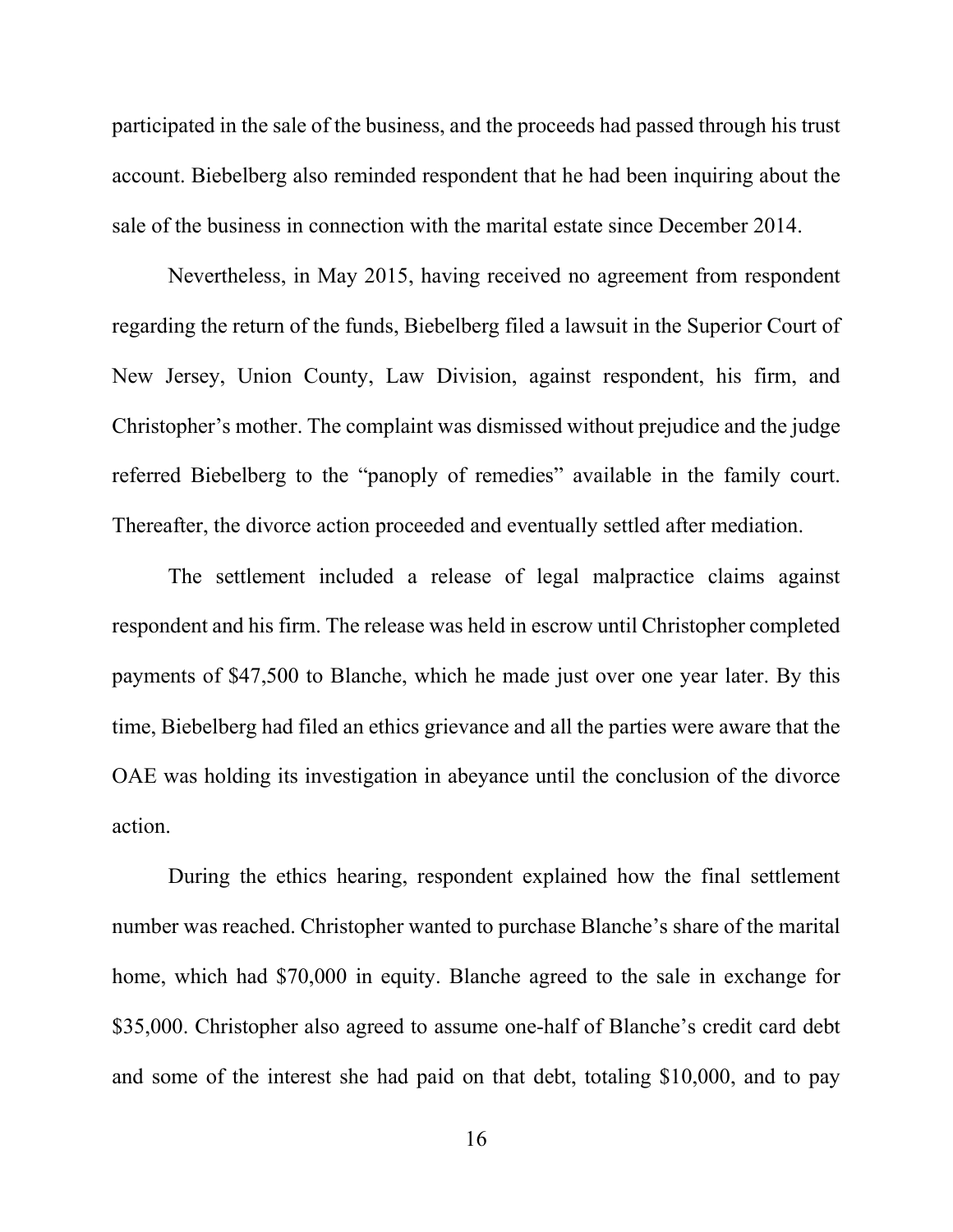Blanche one-half of the money  $-\$2,500$  – returned to respondent's business account

from the sale of BBT. In total, Christopher agreed to a cash payment, to Blanche, of

\$47,500.

Biebelberg's position was that:

there was litigation pending, and [respondent] knew of it when this transaction took place and the money was wired from his trust account to Mr. Ryder's new account for the corporation. And it's up to a Superior Court judge to determine whether the debts to his client's mother are valid and, if so, in what amount they are valid, and to determine how the debt should be allocated between the parties, whether it should be 50/50 debt or otherwise, and whether certain other debts of the marriage should take priority, such as credit card bills, because my recollection was Mr. Ryder left Mrs. Ryder holding the bag on highinterest credit cards that were in her name. He paid off the credit cards in his name. I think he may have paid off one credit card in her name as well. But she's saddled with debt. It would have been up to a Superior Court judge to decide this is the amount the mother gets, what is valid, when she gets it, what debts take priority, and not for this to be unilaterally done in a furtive way.

Biebelberg conceded that the majority of the debt payments Christopher had made were legitimate. In Biebelberg's view, however, the three checks Christopher issued to himself, the payment to the United States Treasury, and the \$5,000 overpayment to his mother were improper. In support, he emphasized that \$5,000 eventually was returned to respondent's business account. Biebelberg believed that,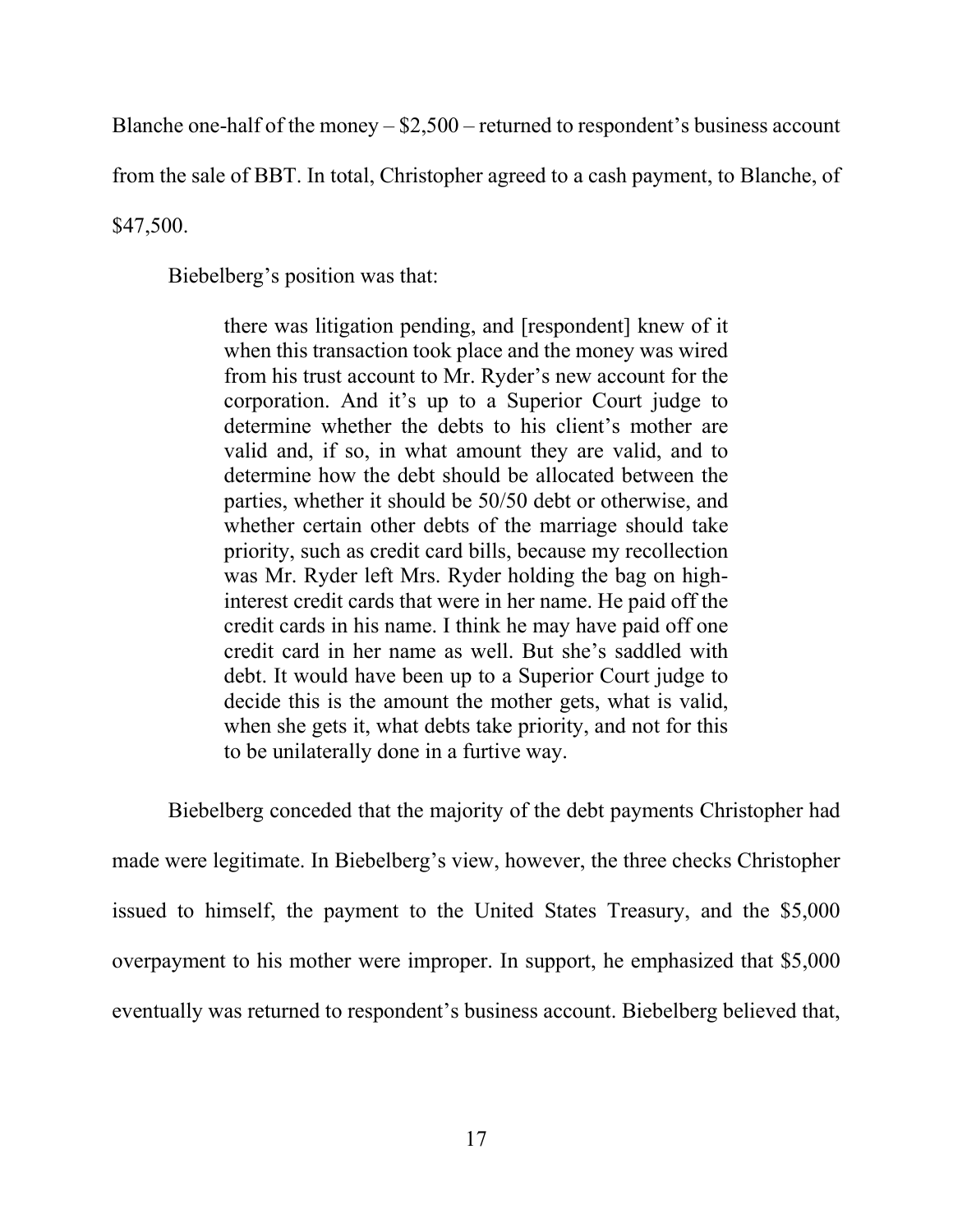as a result of the litigation he filed, Blanche received some funds, although she was not made whole.

As noted above, respondent prepared and submitted an expert report on his own behalf. In that report, he took the position that, when a divorce complaint is filed, no statute or case law explicitly imposes an automatic restraint against the disposition of an asset that may be subject to equitable distribution. Therefore, respondent opined, a spouse does not acquire an interest in the property of another until a court enters a Judgment of Allocation.

Further, respondent asserted that case law provides that there is no fiduciary duty owed between spouses. Quoting from Tannen v. Tannen, 416 N.J. Super. 248 (App. Div. 2010), respondent stated that "the obligation to deal fairly with each other and not dissipate assets . . . is not the equivalent of imposing a fiduciary duty" and therefore, neither he nor Christopher had a fiduciary duty to Blanche. Respondent, however, claimed that he had a duty of confidentiality to Christopher, under RPC 1.6, if Christopher's conduct toward Blanche was not fraudulent or an act of wrongful disposal or diversion of property assets.

Finally, respondent closed his report by asserting that "[c]andidly, in divorce cases, money is withdrawn from accounts after a complaint is filed. Stocks and bonds are sold and disposed of after a complaint is filed. Experienced practitioners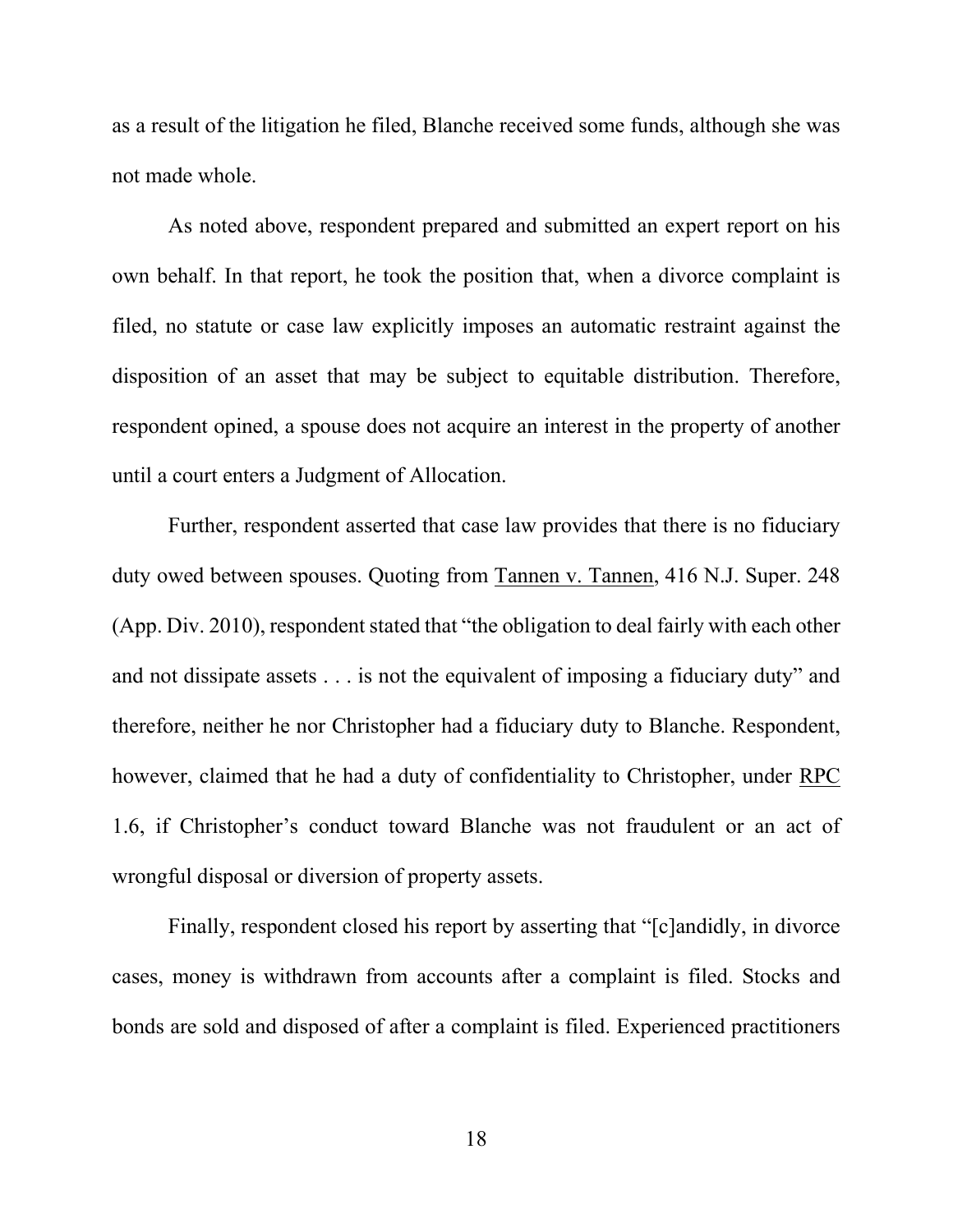know that remedies exist within the courts, as referenced by Painter.<sup>[7](#page-18-0)</sup> The appropriate remedy is an immediate application to the court . . . to restrain disposition of property or to secure such property's deposit to the court or an attorney's trust account."

In its post-hearing submissions to the special master, the OAE argued that respondent was aware that Blanche wanted details regarding the sale of BBT, given Biebelberg's January 5, 2015 letter. He also knew, from the same correspondence, that Biebelberg would seek restraints through the courts if the information were not forthcoming. Therefore, respondent was on notice that Blanche made a claim to the business as a marital asset. Any concerns respondent may have had about these claims easily could have been discussed by reaching out to Biebelberg. The OAE, thus, analogized respondent's conduct to willful blindness.

The OAE further argued that respondent's knowledge of the competing claims of Christopher and Blanche to the sale proceeds created a duty to safeguard the funds until distribution was settled by the court or by agreement. According to the OAE, even if a court had ruled in Christopher's favor, respondent remained obligated to notify Blanche of the sale and to safeguard the BBT sale proceeds in his attorney trust account.

<span id="page-18-0"></span><sup>7</sup> Painter v. Painter, 65 N.J. 196, 216 n.5 (1974).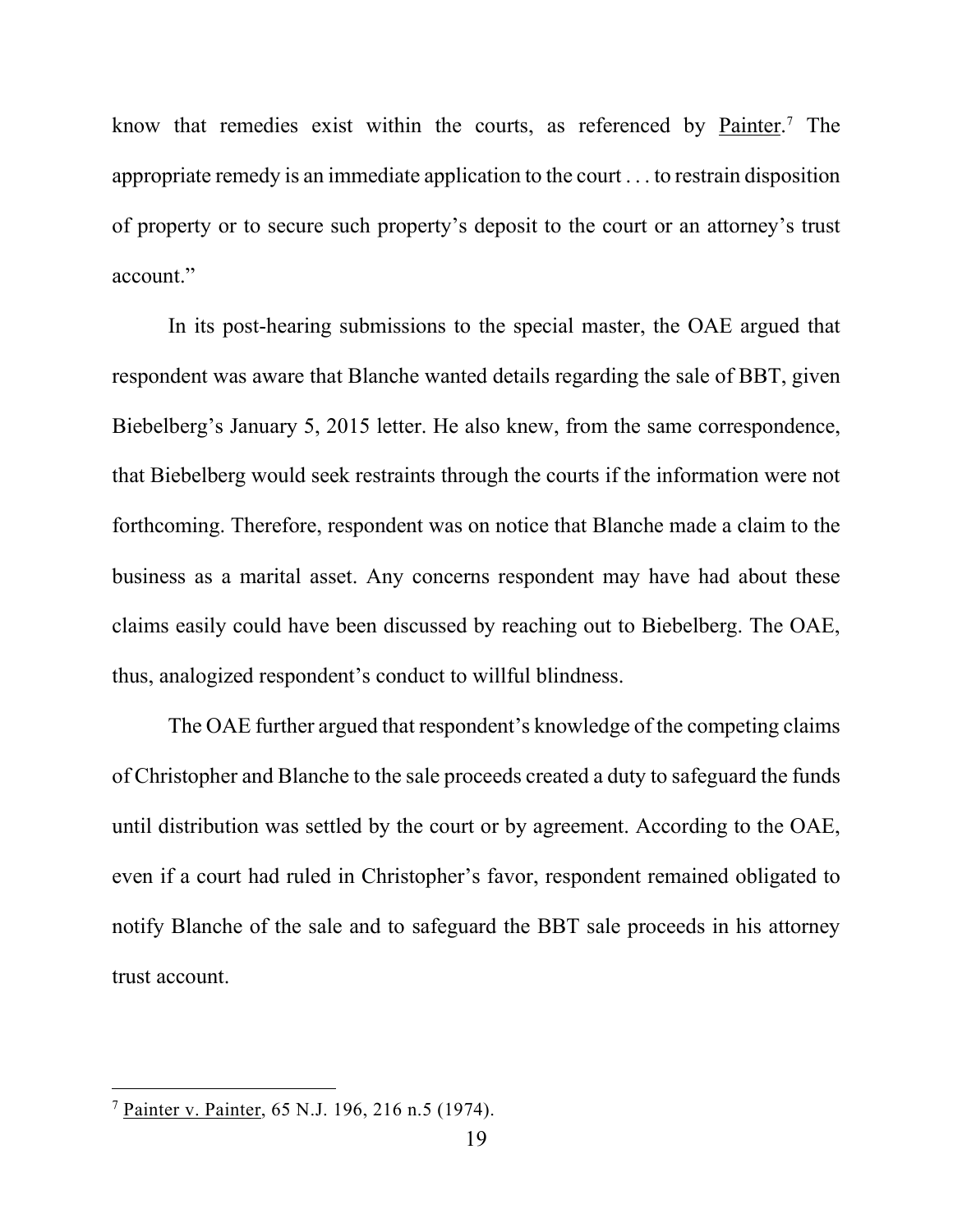The OAE claimed that respondent's reliance on language in Painter was out of context. The OAE contended that the Painter footnote provides that the equitable distribution statute, N.J.S.A. 2A:34-23, does not authorize the distribution of marital assets until divorce. See, also, Carr v. Carr, 120 N.J. 336, 342 (1990). Painter holds that one spouse may not dissipate marital assets in anticipation of divorce and that "all property, regardless of its source, in which a spouse acquires an interest during the marriage shall be eligible for distribution in the event of divorce" (citing Painter, 65 N.J. at 217, 218 n.6).

The OAE further cited Lavene v. Lavene, 162 N.J. Super. 187 (Ch. Div. 1978), and Gerson v. Gerson, 148 N.J. Super. 194 (Ch. Div. 1977), which follow the holding in Painter – that a spouse's interest in a closely held corporation, business, or partnership acquired during the marriage is subject to equitable distribution. Nothing in Painter or any other case purports to allow what occurred here. The OAE, thus, alleged that respondent's failure to safeguard the proceeds from the sale of BBT, as a marital asset subject to equitable distribution, violated RPC 1.15(a), and that his failure to notify Blanche, through her counsel, about his firm's receipt of the sale proceeds, violated RPC 1.15(b).

Additionally, the OAE emphasized that Biebelberg repeatedly had requested information about the transaction and asked for the name of the attorney representing BBT. The OAE argued that respondent had an obligation either to share that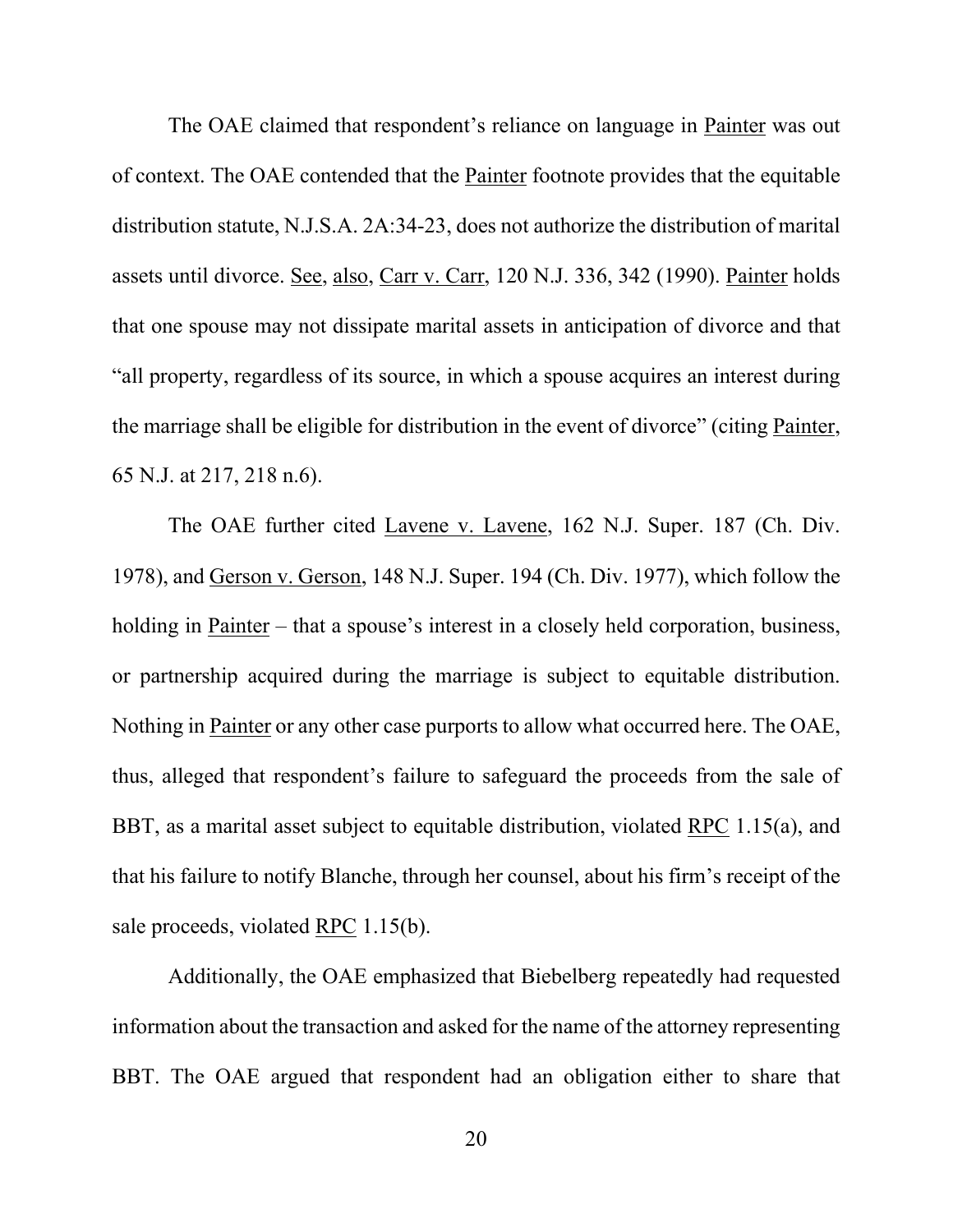information with Biebelberg, or to inform Biebelberg that he would not produce the information, so that Biebelberg could take the appropriate action in court. Biebelberg believed that respondent would provide information about the sale, and respondent did nothing to correct this misconception.

Moreover, respondent admitted that he kept secret the sale of BBT, and his firm's role in it, because he was concerned that, if Biebelberg were made aware, he would obtain a court order restraining the sale proceeds pending the divorce. The OAE alleged that respondent's silence and deception in this regard violated RPC  $8.4(c)$ .

In respondent's post-hearing submission through counsel, he raised several defenses against these allegations. First, citing case law he deemed dispositive, respondent argued that neither the Ryders' marriage nor Blanche's filing for divorce gave Blanche any membership or property interest in Christopher's solely owned business or in the proceeds from its sale. While denying any wrongful conduct by Christopher, respondent contended that, if Blanche believed otherwise, she could have sought judicial relief. Respondent observed that Biebelberg sought no such relief in behalf of Blanche.

Further, respondent argued that Christopher had no fiduciary duty to Blanche that precluded him from disposing of the BBT sale proceeds as he did. Quoting Tannen v. Tannen, 416 N.J. Super. 248, 262-263 (App. Div. 2011) aff'd 208 N.J.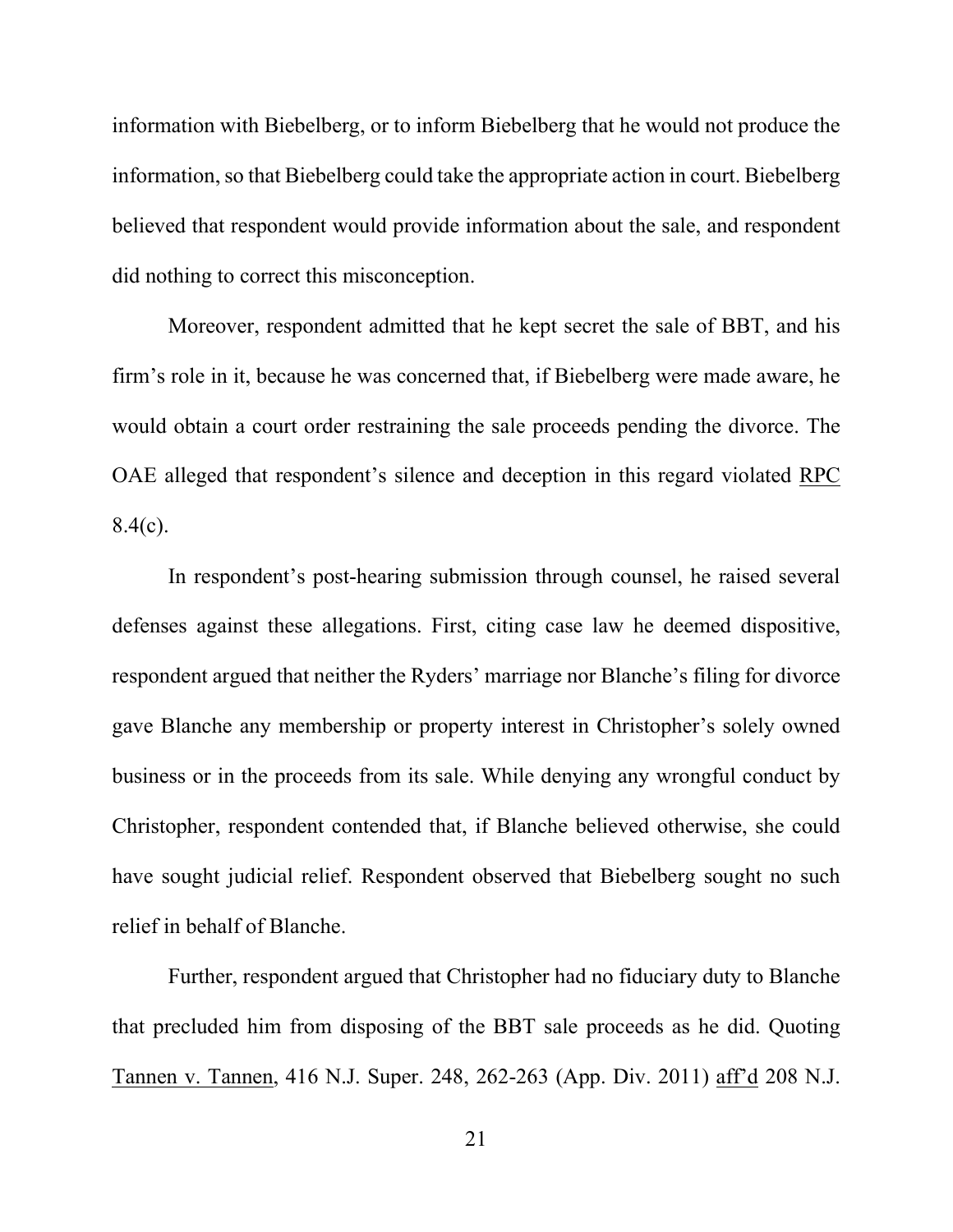409 (2011), respondent asserted that "the obligation to deal fairly with each other and not dissipate assets . . . is not the equivalent of imposing a fiduciary duty upon a party." Therefore, respondent argued, Christopher did not dissipate the proceeds and respondent had no reason to believe he would. According to respondent, Christopher properly used the sale proceeds and respondent's firm properly wired the funds to Christopher to pay these obligations. Respondent further emphasized that, "[g]enerally speaking, in dividing marital assets the court must take into account the liabilities as well as the assets of the parties." Monte v. Monte, 212 N.J. Super. 557, 567 (App. Div. 1986). Christopher paid marital liabilities with the proceeds of the sale.

Respondent also pointed out that:

New Jersey is an equitable distribution state, not a community property state. N.J.S.A. 2A:34-23(h) recognizes that property acquired in a marriage may be held by both parties jointly or by one party separately. Nothing about a divorce complaint gives one spouse a property right in another spouse's property. Rather, a divorce complaint gives a spouse a claim that the other spouse's separately held property is an asset which is eligible for equitable distribution.

[Rb34 citing Painter v. Painter, 65 N.J. fn.5 at 216, Rothman, 65 N.J. at 230; Carr, 120 N.J. at 342).][8](#page-21-0)

<span id="page-21-0"></span><sup>&</sup>lt;sup>8</sup> "Rb" refers to respondent's June 25, 2019 summation brief.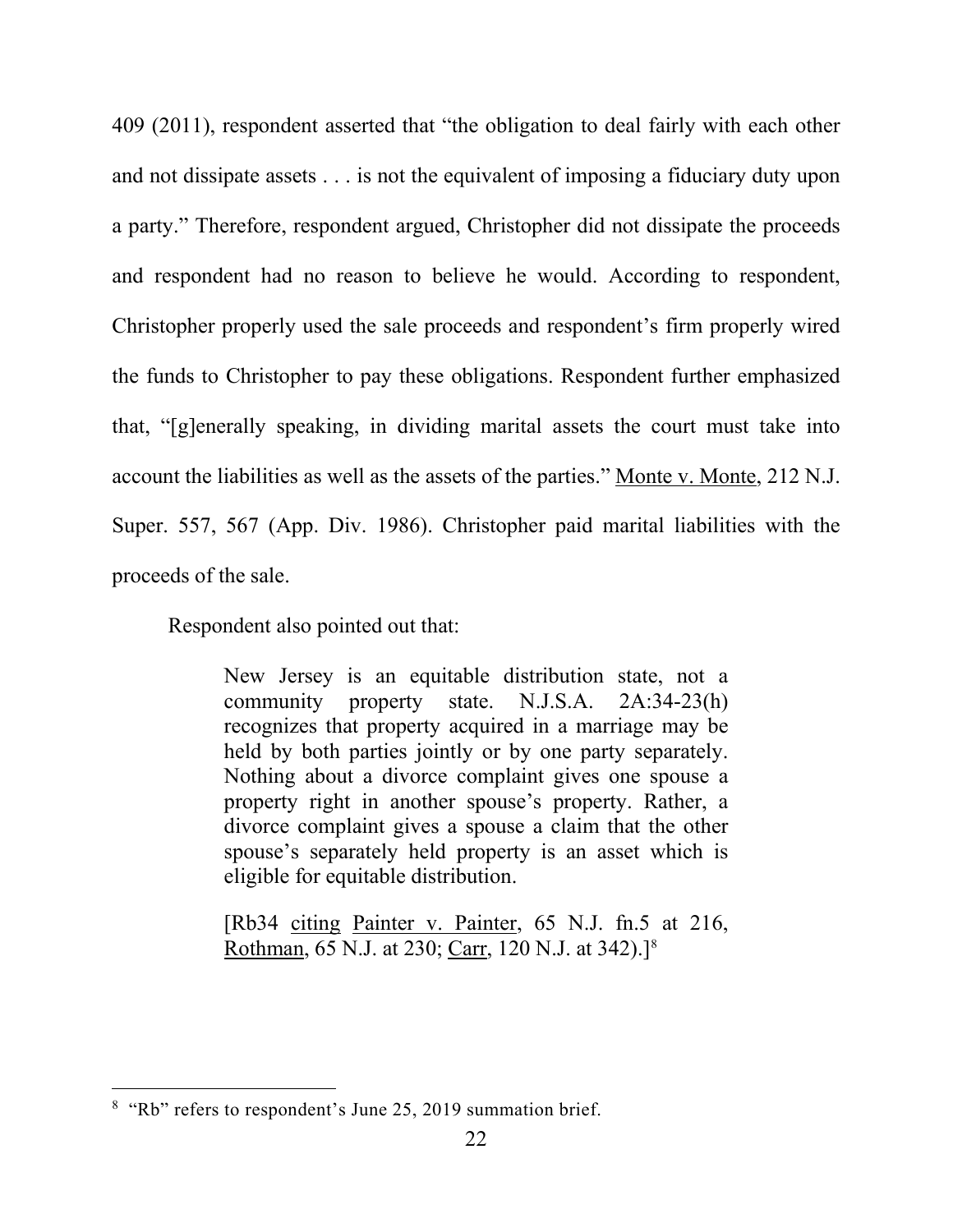Respondent conceded that a spouse has an obligation to refrain from wrongfully or dishonestly diverting or dissipating marital assets, but claimed that this obligation does not rise to the level of a duty to act primarily for another's benefit. He further admitted that, "[t]his is not to say Blanche did not have a possible equitable distribution claim regarding the proceeds of the sale in the divorce proceeding. She did, and Biebelberg had the right to press such a claim in many ways in the family court, which he chose not to do." Respondent contended that, because Blanche had no property right in the proceeds of the BBT asset sale at the time of the sale, he was not required to safeguard the proceeds for her. Further, Biebelberg filed a complaint for divorce in behalf of Blanche with no specific reference to BBT or any other asset. He did not apply for restraint of the sale of BBT or for any specific relief regarding the sale or the disposition of the sale proceeds.

Finally, respondent claimed that RPC 1.2 and RPC 1.6 imposed on him a duty not to disclose to Blanche his receipt of the sale proceeds, because Christopher had instructed him to keep this information confidential. Further, he denied that he concealed the firm's representation of Christopher in connection with the sale. Respondent contended that he mistakenly assumed that Biebelberg was aware of his representation of Christopher, and asserted that such a mistake does not equate to dishonesty under RPC 8.4(c). Similarly, respondent denied any dishonesty in connection with his advice that Christopher open a new bank account for the BBT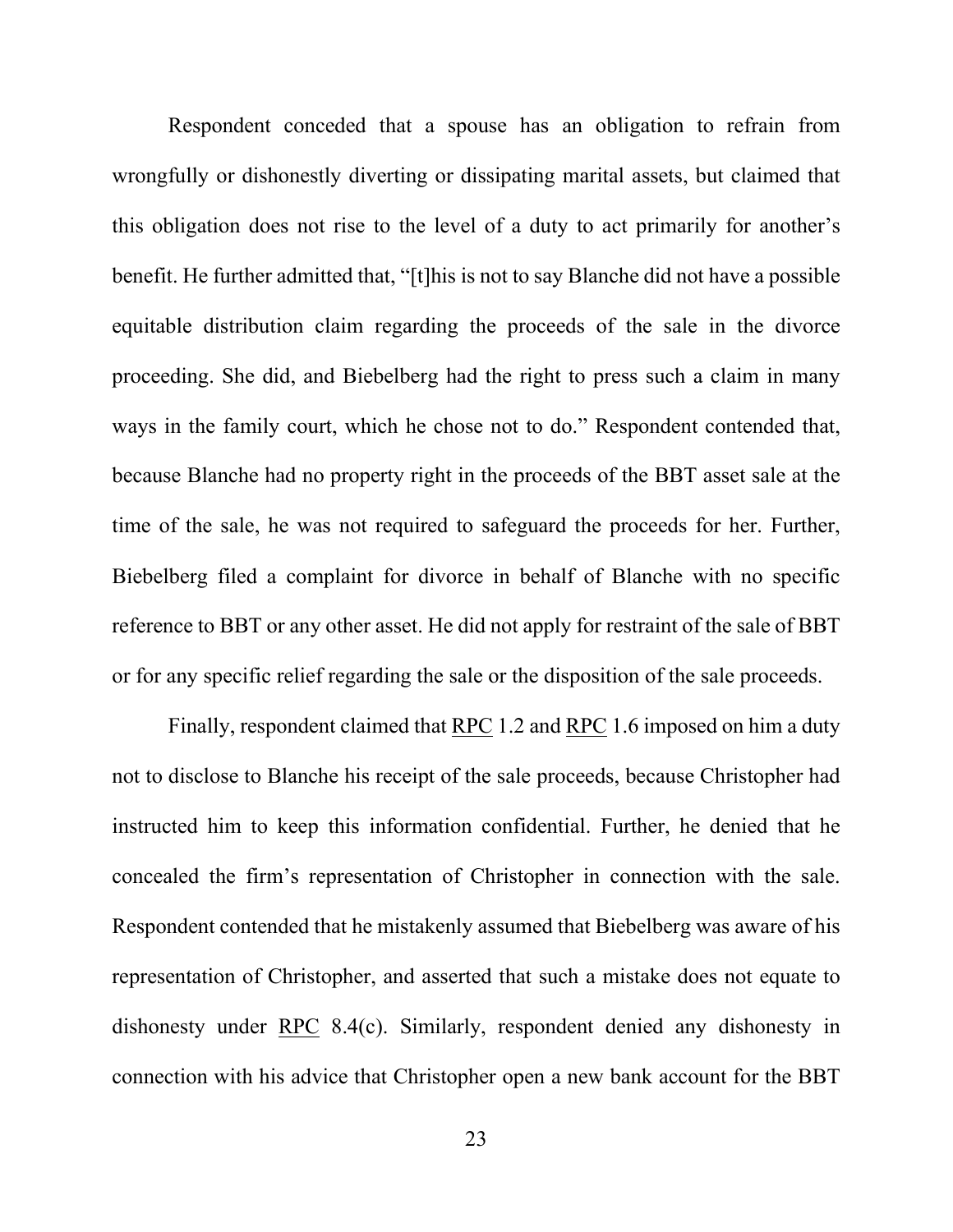sale proceeds. Rather, respondent claimed that the new bank account allowed Christopher to pay his debts without "interference" from any liens or lawsuits, and simplified the subsequent accounting for all disbursements.

The special master determined that, in order to prove a violation of RPC 1.15(a) or (b), the OAE was required to prove that Blanche was entitled to a portion of the BBT sale proceeds, or that respondent had received property in which Blanche had an interest and had failed to notify her of its receipt. He further noted that it was not his "task to determine issues of law regarding the disposition of property in a matrimonial case." Considering the conflicting testimony and the case law presented on these issues, the special master found that the OAE failed to meet its burden.

Additionally, the special master chose to disregard the testimony Biebelberg had offered as an expert witness and did not find persuasive his testimony that Blanche had a property interest in the proceeds from the sale. Although he explicitly disregarded Biebelberg's testimony as an expert, the special master made no mention of respondent's testimony or his expert report.

The special master analyzed the alleged violation of RPC 8.4(c) as stemming from respondent's failure to correct Biebelberg's erroneous belief that respondent would provide information about the sale of BBT. The special master determined that respondent had made no promises or misrepresentations in response to Biebelberg's inquiries regarding the sale or potential sale of BBT. Rather, the special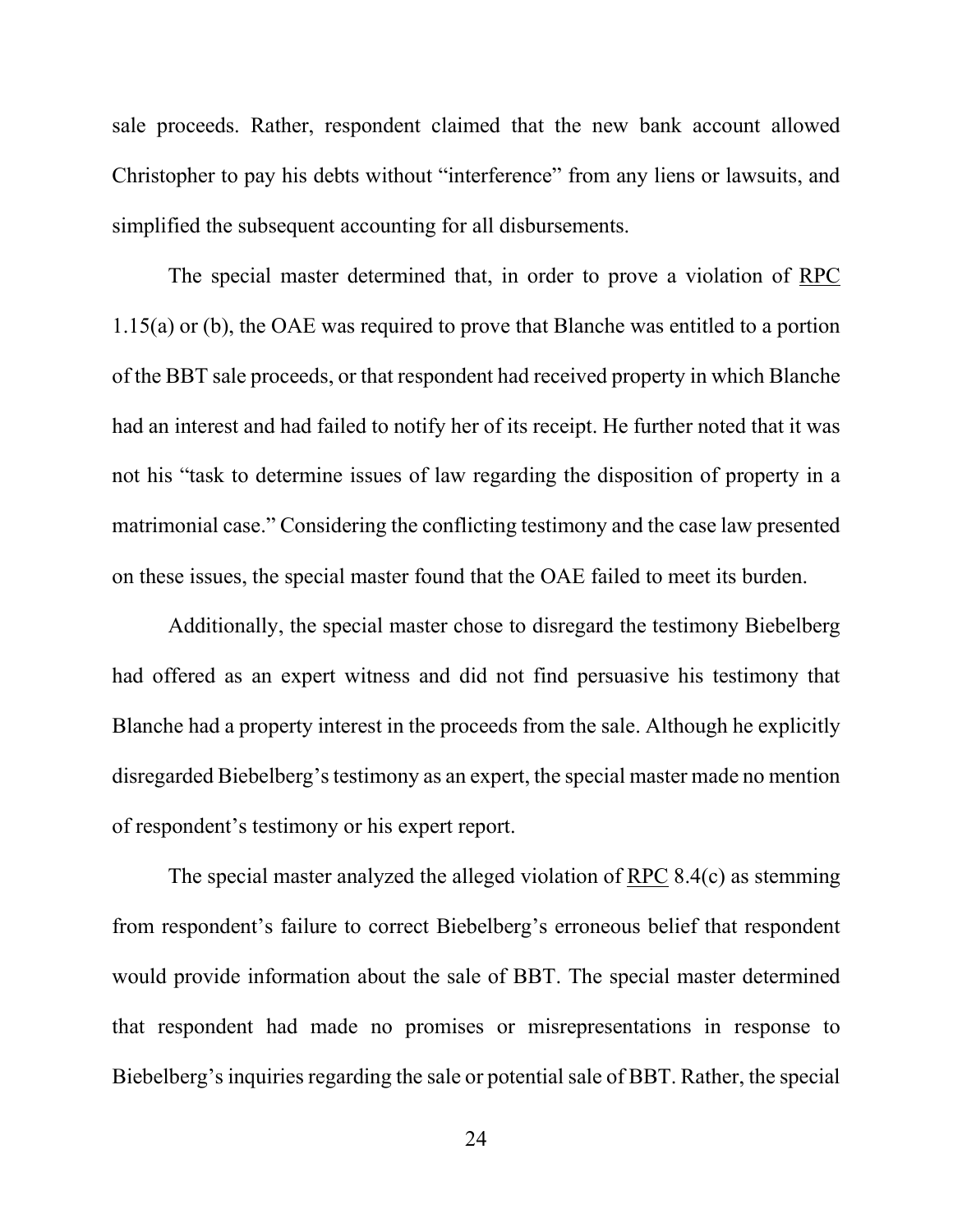master found that respondent simply protected the interests of his client and abided by the client's instructions to keep the sale confidential. The special master found that the perception of deception arose from Biebelberg's own assumptions and his own failure to act.

Therefore, the special master determined that the OAE failed to prove that respondent committed any misconduct and dismissed the complaint in its entirety.

Following a de novo review of the record, we are satisfied that the record clearly and convincingly establishes that respondent was guilty of unethical conduct. Specifically, we determine that respondent violated RPC 1.15(a) and (b), and RPC 8.4(c).

At the outset, consideration must be given to New Jersey law pertaining to the dissipation of marital assets, which is a factor relevant to the distribution of marital assets. N.J.S.A. 2A:34-23.1(i). In such an analysis, a court will identify the assets and liabilities acquired during a marriage. Assets expended during the marriage are not considered, however, where one spouse has "dissipated the marital assets, or otherwise disposed of them in fraud of the other;" a court will impose a debt on the dissipating spouse, to the benefit of the other. Kothari v. Kothari, 255 N.J. Super. 500, 510 (App. Div. 1992).

Further, as the court in Kothari explained:

When one party to a divorce proceeding spends marital funds extravagantly, or merely for his or her own benefit,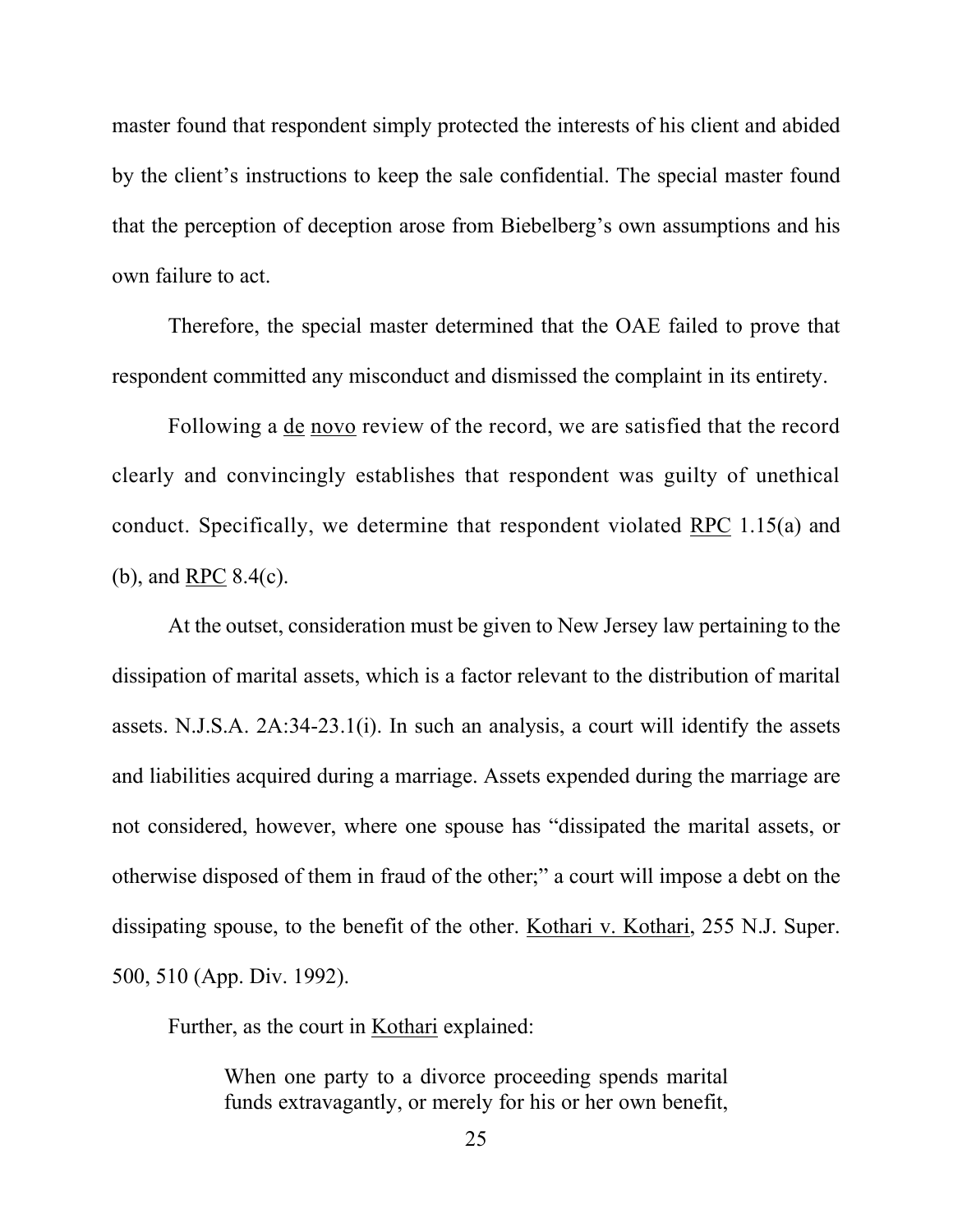that obviously diminishes the amount of property which is available for distribution by the divorce court. On the other hand, *until such time as the parties are contemplating a divorce, they are generally vested with the authority to spend marital funds for their own enjoyment* . . . . The question of dissipation of marital assets thus involves an attempt to accommodate these two conflicting interests in the marital estate.

[Id. at 506-07 (quoting Annotation, Spouse's Dissipation of Marital Assets Prior to the Divorce Court's Determination of Property Division, 41 A.L.R. 4th 416, 419 n.1 (1985)) (emphasis added).]

Contrary to respondent's contention otherwise, Christopher was no longer vested with the authority to spend marital funds as he saw fit when the sale of BBT closed. Not only had the parties been contemplating divorce since January 2015, when respondent began representing Christopher in earnest, but Blanche filed a divorce complaint twelve days prior to the sale of BBT. Thus, there can be no dispute that BBT, and the proceeds from its sale, were marital assets subject to possible equitable distribution.

Nevertheless, we are not confronted with whether Christopher dissipated marital assets fraudulently in anticipation of divorce in order to diminish the amount of property available for distribution between Blanche and himself. That question was for the family court to address. We determine that, in a scenario where marital assets are being dissipated by way of sale, fraudulently or otherwise, there is an asserted interest or claim to equitable distribution from the proceeds of that sale, and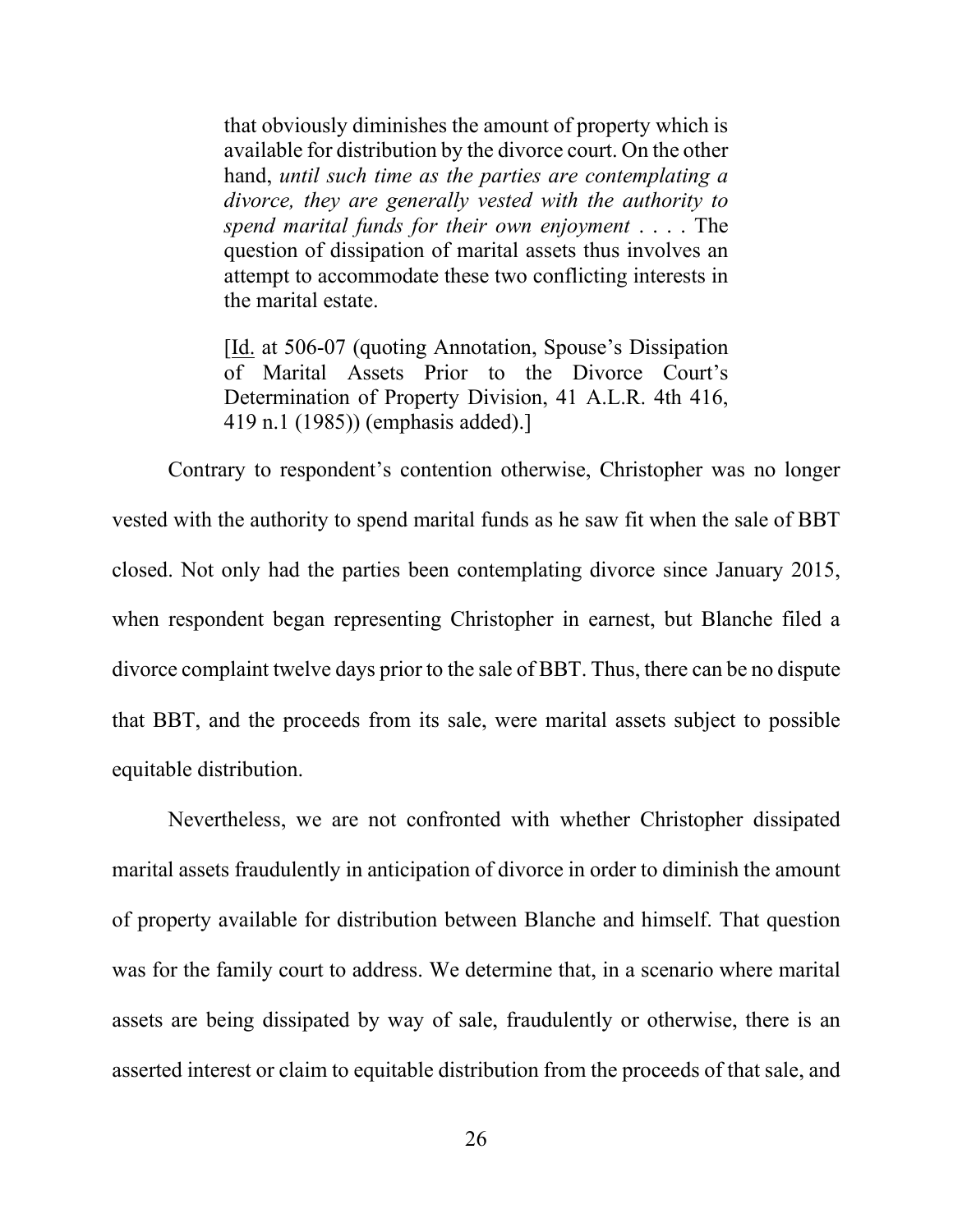when the proceeds from the sale are deposited in an attorney's trust account, that attorney has a duty to (1) safeguard those proceeds because of the potential equitable distribution claim of the adversary/spouse; and (2) notify that other party of the receipt of those proceeds.

In his December 1, 2014 letter to Christopher, Biebelberg, for the first time, made it clear that Blanche would not oppose the sale of the business, but asserted that a substantial amount of money was at stake in connection with the sale, in which she claimed an interest. Biebelberg also made clear that any impediment to Blanche's access to information regarding the sale would be met with an Order to Show Cause seeking restraints. On January 5, 2015, Biebelberg sent a letter to respondent, enclosing his previous letters to Christopher, and asking respondent for an update regarding the sale of BBT. Therefore, by January 5, 2015, respondent had full knowledge that Blanche sought not only information regarding the sale of BBT, but also her share of any sale proceeds. Undoubtedly, respondent, as a matrimonial practitioner for forty-three years at the time, recognized that the business was a marital asset subject to equitable distribution.

Two days later, on January 7, 2015, the parties entered into a settlement agreement resolving their TRO matters, their living arrangements, and the shortterm custody of their children. The parties also agreed that the remaining issues would be resolved in the divorce proceeding. Therefore, at this point, despite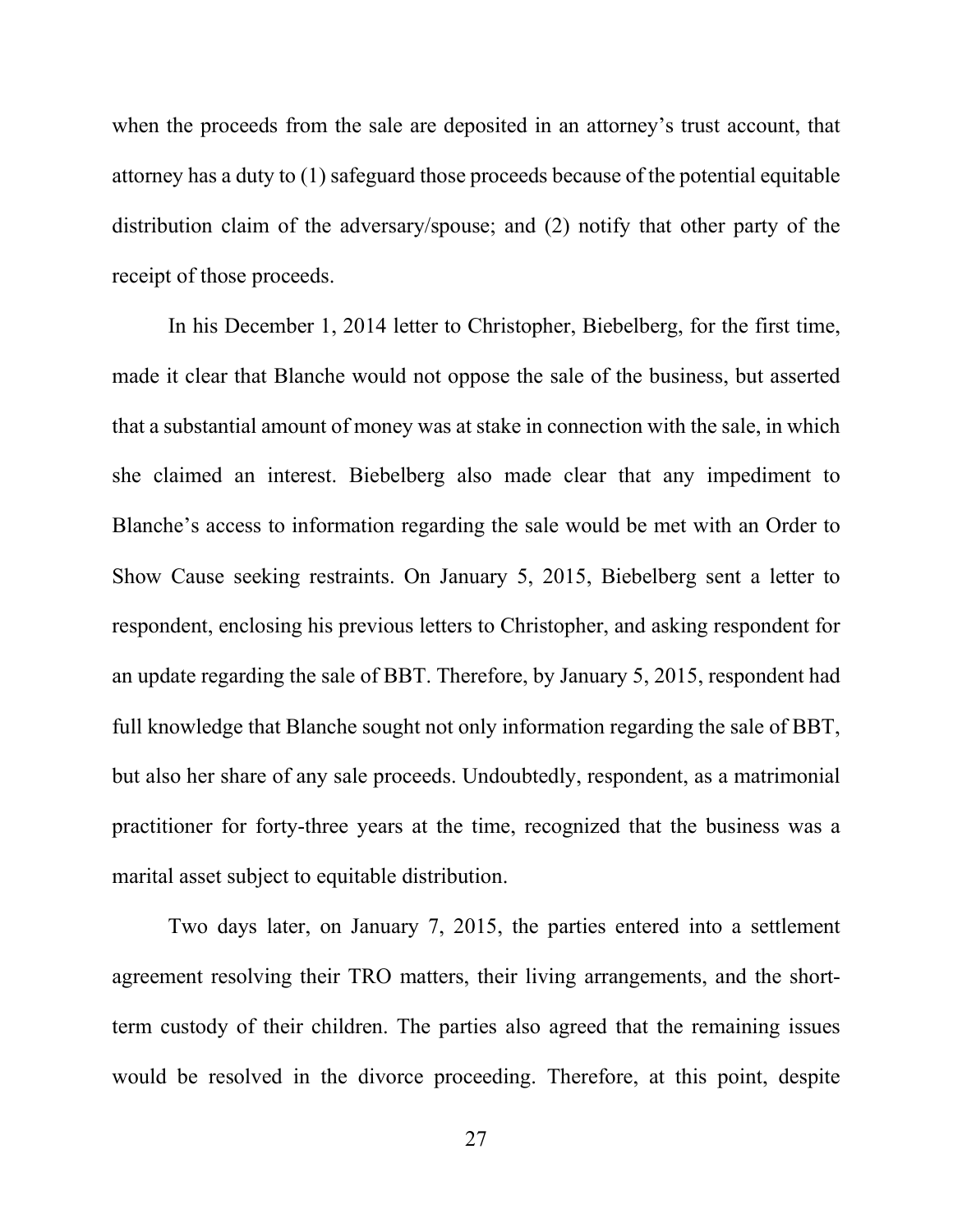respondent's repeated argument that no divorce complaint had been filed, all involved knew that the parties were beyond the point of contemplating divorce and that all the Ryders' assets would be subject to division either by a court or through a property settlement agreement.

Nevertheless, it is fair to say that respondent did not know about the sale of BBT until January 2015. The events of that month are crucial in understanding the extent of respondent's misconduct. In early January 2015, Christopher informed respondent that he planned to sell BBT for \$400,000 and to use the proceeds to pay business debts, while investing the remainder in his new business venture. Then, on January 22, 2015, Christopher told respondent that he intended to sell BBT to the franchisor for \$200,000, and to use the proceeds to pay business debts, including the loans from his mother.

First, respondent referred the matter to Moore. It is on this date, or soon thereafter, that he should have informed Biebelberg that his firm was representing Christopher in connection with the sale of BBT.

Second, upon learning of the sale to the franchisor, respondent explained to Christopher that, because no divorce complaint was pending at the time, as the sole member, he could sell the business. Respondent cautioned Christopher, however, that a payment to a family member from the proceeds of the sale could generate a challenge to the sale or an application to freeze the proceeds. Respondent claimed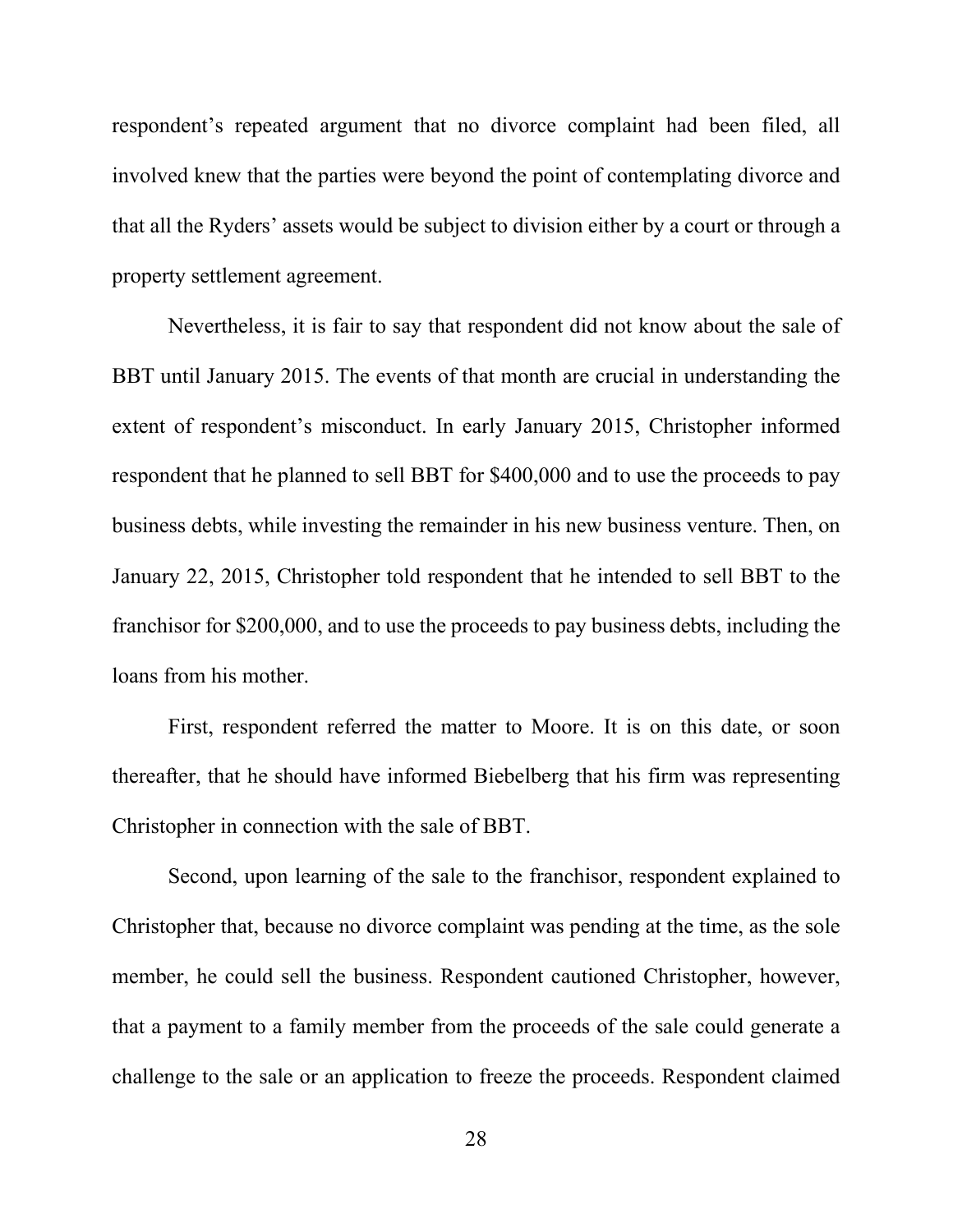that, at that time, Christopher decided that he did not want to tell Blanche or her counsel about the sale. Instead of reminding Christopher that Biebelberg already had sought information regarding the sale, because of Blanche's interest in the business, and that it was proper to inform them, respondent agreed to keep the sale confidential. Respondent argued that he was required to do so under RPC 1.6.

Third, respondent proceeded, in the same conversation, to advise Christopher to open a new account for BBT in order to receive the proceeds from the sale. This advice is suspect, especially coming on the heels of the agreement to hide the sale from Blanche. Nevertheless, respondent asserted that his advice in this vein was sound for two reasons. One, it would be easier to account for all the payments in later proceedings because there would be no other transactions in the account to sort through. This argument ignores the fact that respondent's trust account would serve a similar purpose. Two, the new account would hide the proceeds from any unknown liens or judgments that might have existed, given Christopher's financial distress. Respondent, therefore, counseled his client to conceal assets from creditors, a potential violation of RPC 8.4(c), although the complaint did not charge a violation based on this conduct. Moreover, respondent clearly advised Christopher to actively hide the proceeds of the sale from Blanche. That was what Christopher wanted and that is what respondent helped him accomplish. Respondent repeatedly explained that his intent was to prevent Blanche from "going after the business."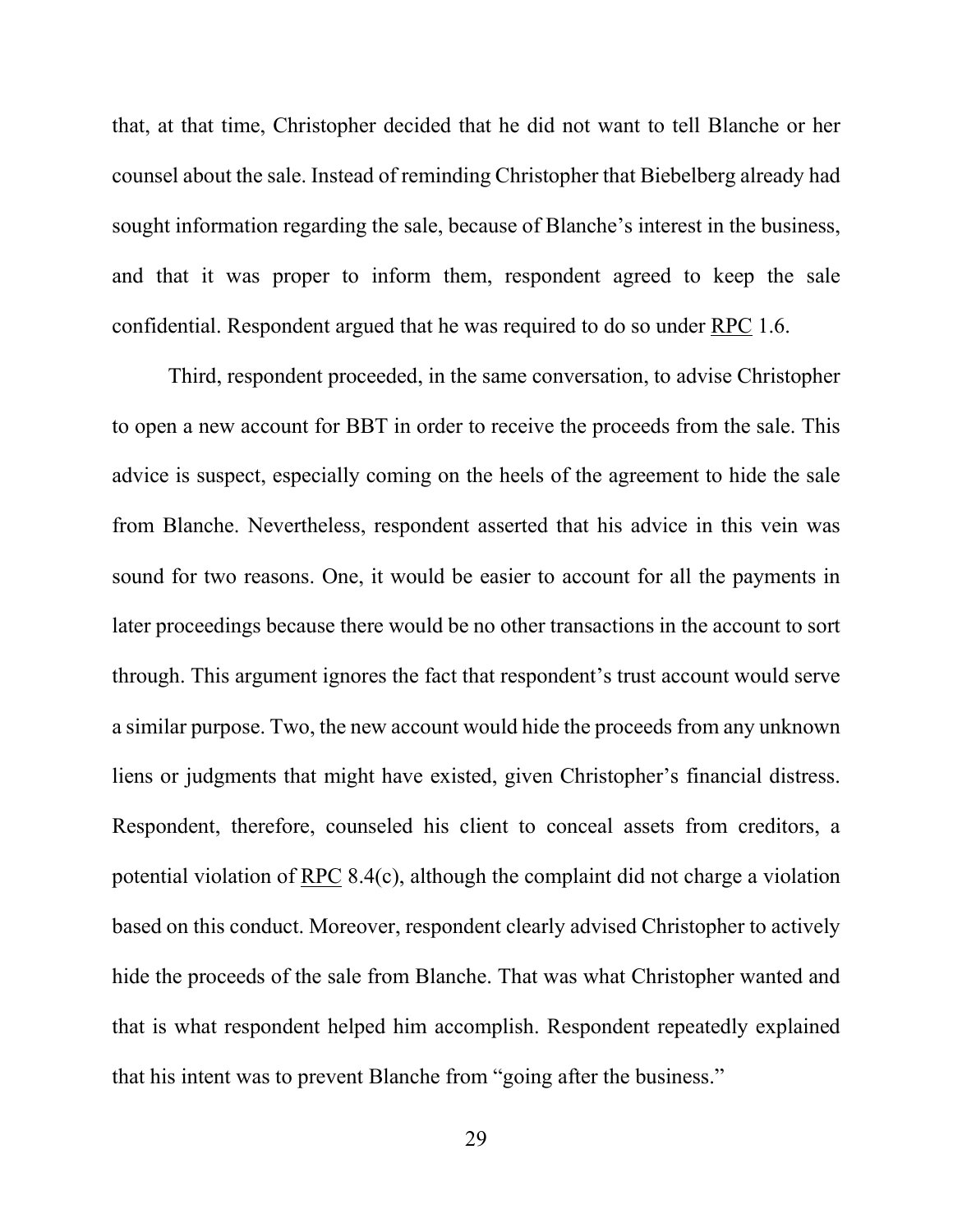Respondent's explanation for his actions is an unwitting roadmap to his misconduct. Respondent and Christopher conspired to surreptitiously hide the sale of BBT and its proceeds from Blanche and her counsel in order to facilitate Christopher's unimpeded use of those funds as he saw fit – specifically, to ensure quick and full repayment to his mother, who was in a nursing home and needed funds immediately.

Respondent's arguments to the contrary are further belied by the fact that, on February 1, 2015, he sent an e-mail to Magidova, directing her to file a divorce complaint. Respondent explained that the intent in filing the complaint at that time was to prevent Blanche from asserting any claims she might have to Christopher's new business venture with Perillo. The next day, February 2, 2015, respondent sent another e-mail to Magidova, informing her of the sale of BBT and directing her to keep that information confidential. Referring to Blanche, respondent added that "[t]here is no pending divorce action and certainly no court order controlling how the proceeds are used. We do not want her intervening in how the money will be used. Nothing nefarious."

These facts further support a finding that respondent's intention was to actively frustrate Blanche's access to information to which she was otherwise entitled. Ironically, respondent recognized in his statement to Magidova that a pending divorce action would have an impact on the propriety of keeping the sale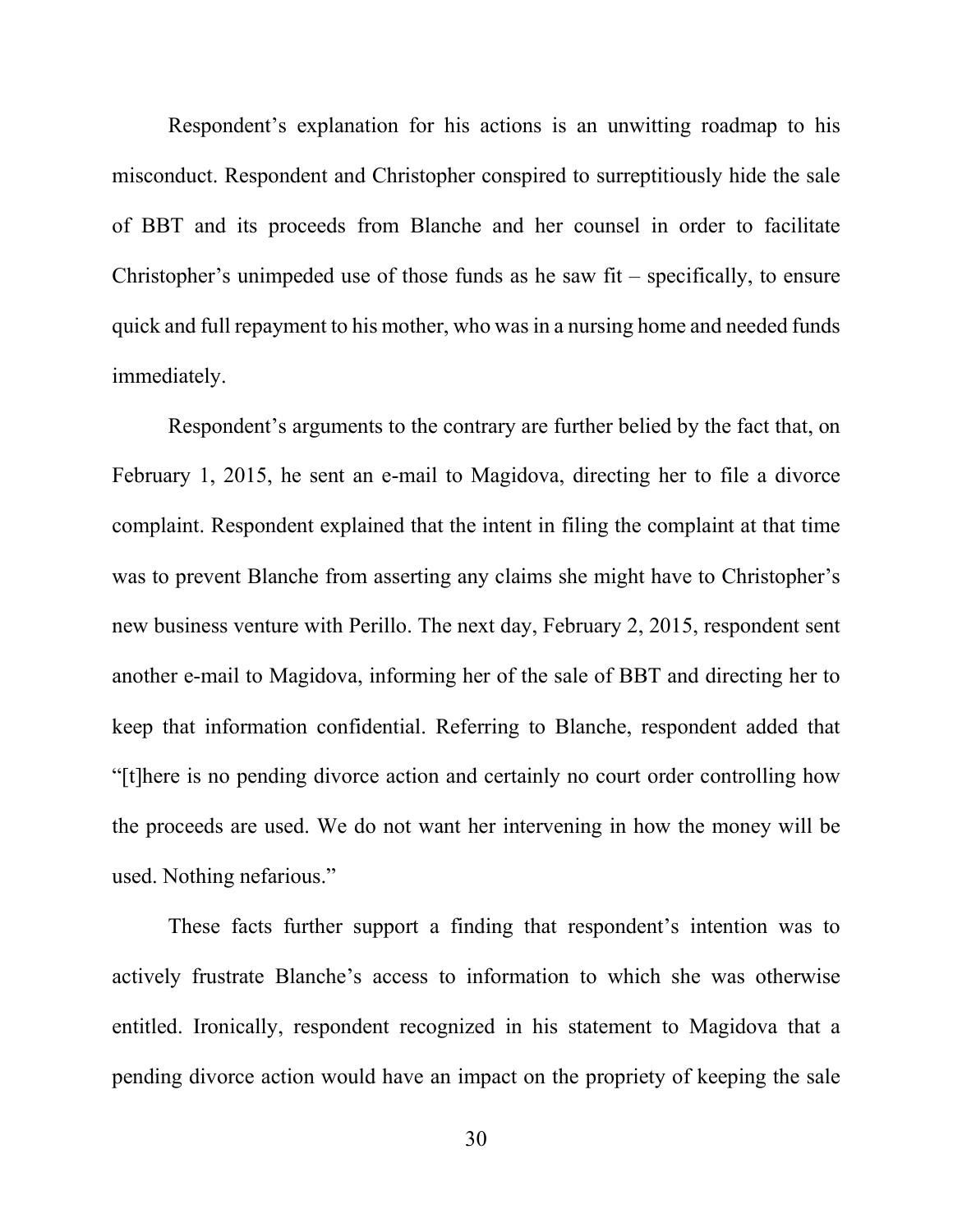confidential and preemptively reassuring Magidova that, because no action was pending, they were free to proceed. It begs the question, however, as to why on February 1, 2015, respondent wanted a divorce complaint filed and the very next day he used the lack of a complaint as justification for his demand of confidentiality and assurances that nothing "nefarious" was afoot.

On February 13, 2015, twelve days before the sale of BBT, Biebelberg served respondent with the divorce complaint, which respondent admitted he received. There can be no question in respondent's mind, at that point, that BBT was a marital asset and became eligible for equitable distribution by a court. Nevertheless, respondent cited Painter in support of his contention that Christopher was free to dispose of BBT, as its sole owner. The relevant footnote in Painter states that "[i]t is important to bear in mind that nothing in our statute effects any change with respect to the ownership of property as between husband and wife prior to the entry of a judgment of allocation. Prior to that event neither spouse, by virtue of this statute, acquires any interest in the property of the other." The OAE is correct that respondent took this footnote out of context. That same seminal case clearly holds that, "[t]he courts are now empowered to allocate marital assets between the spouses, regardless of ownership." Painter, 65 N.J. at 213. Therefore, "regardless of ownership," Christopher acquired BBT during the marriage and the business was eligible for allocation by the court as a marital asset.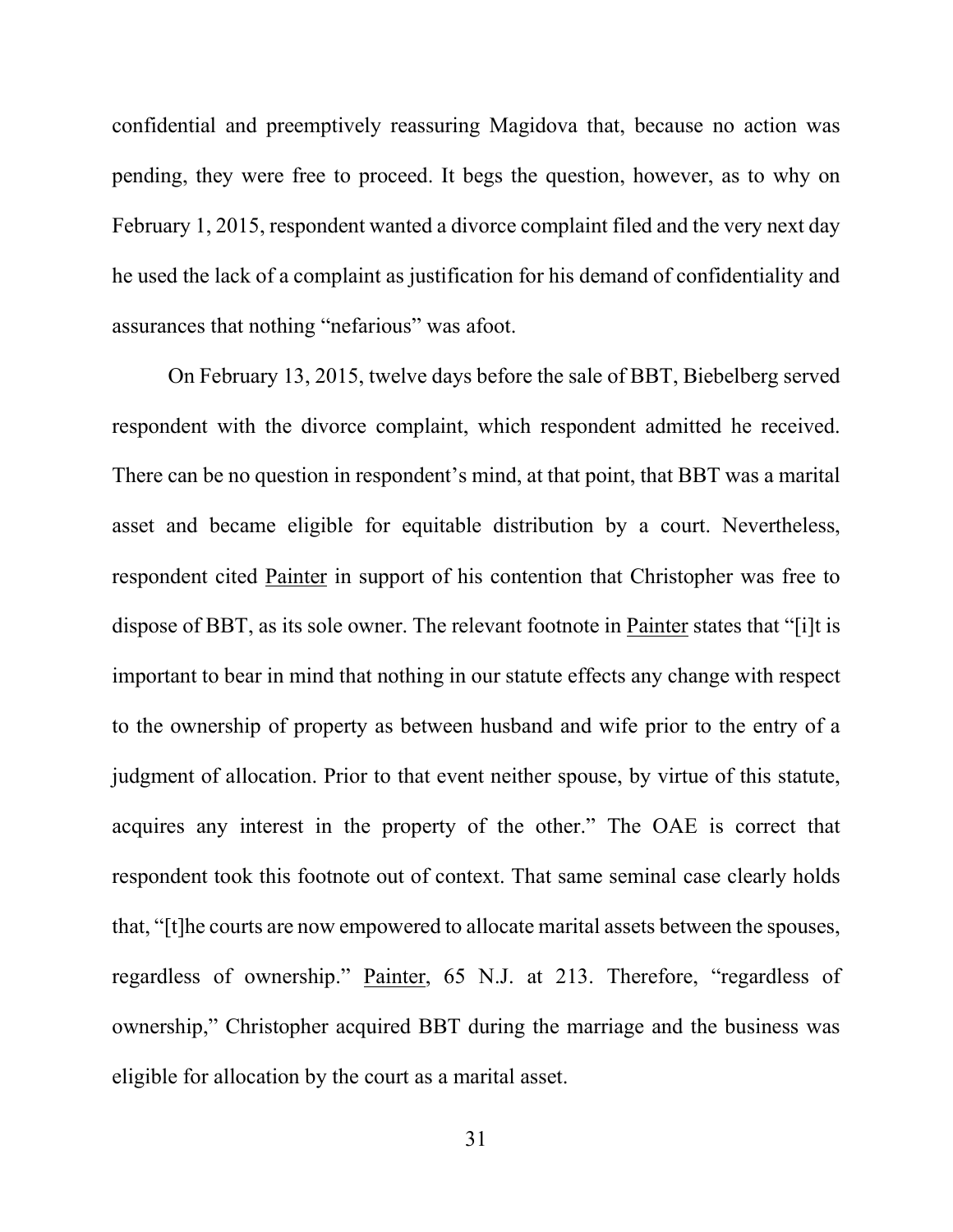The special master erroneously ruled that, to establish unethical conduct on respondent's part, the OAE was required to prove that Blanche was entitled to a portion of the BBT sale proceeds or that respondent received property in which Blanche had an interest and failed to notify her of its receipt. It is beyond doubt that Blanche had such an interest in the sale proceeds and that respondent received those proceeds, failed to so notify Blanche, and then failed to safeguard the proceeds from their eventual disbursement. In his own words, respondent confirmed Blanche's interest, which is the linchpin to the entire analysis.

In explaining the reason that he directed Magidova, on February 1, 2015, to file a complaint, respondent said "the principal reason I wanted to file the complaint for divorce was she was going after this business. And he -- and to the extent he went into the business during the marriage, it was potentially subject to -- well, it would be subject to equitable distribution." Respondent was referring to the new business with Perillo. The very next day, however, he sent a second e-mail with similar intentions, instructing Magidova to keep the sale of BBT confidential because they did not want Blanche interfering. It is evident that respondent's overall strategy was to hide business-related assets from Blanche. He admitted that she was "going after the business" and that she had an interest that "would be subject to equitable distribution." It matters not which business he was referencing, because the same legal principles apply to both. Respondent was reluctant to apply that same logic to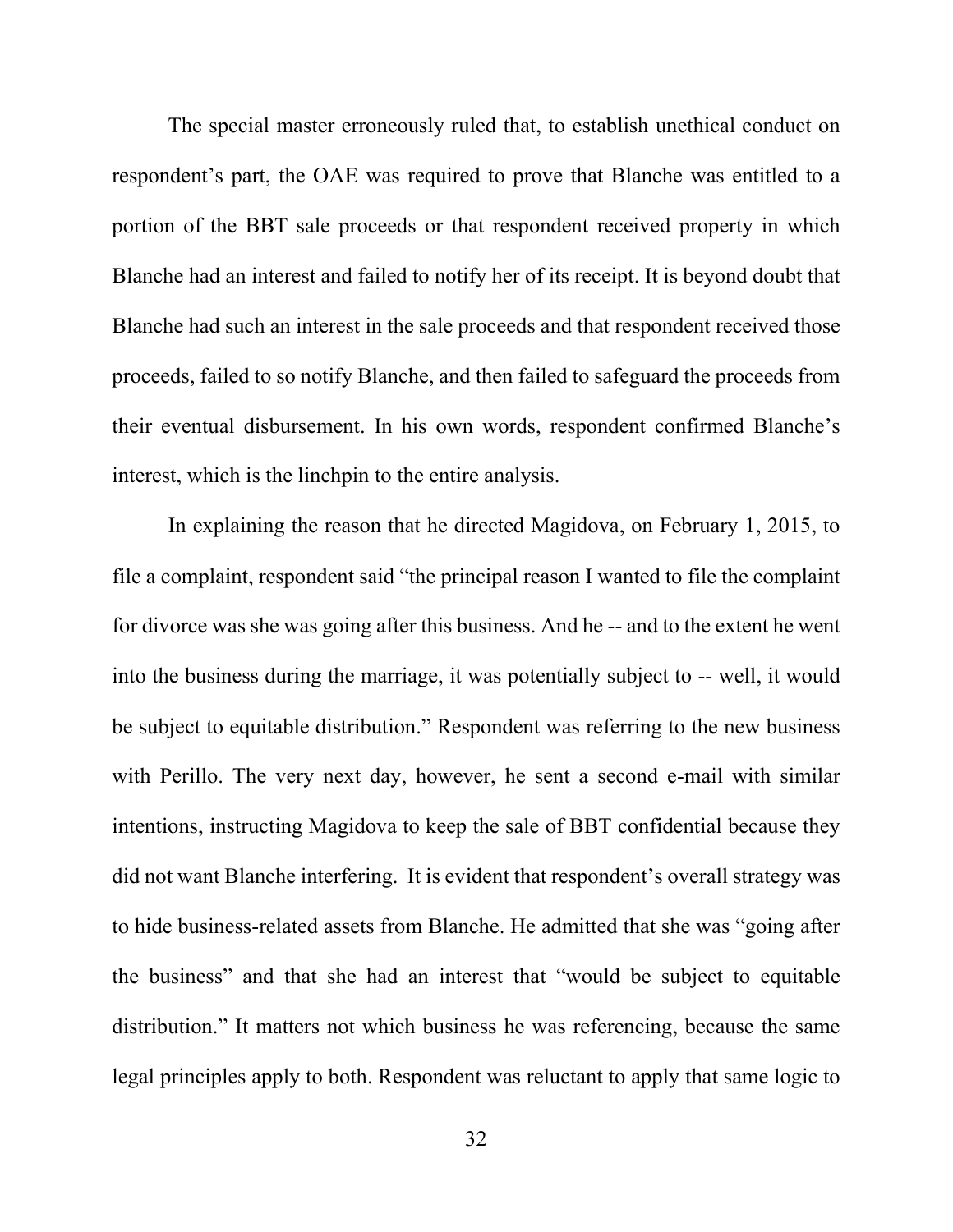BBT, because it would undermine his entire strategy. The only business that Blanche was "going after" was BBT. Nevertheless, respondent clearly acknowledged, at the time, that Blanche had made a claim against BBT and that her claim was cognizable.

Furthermore, in his summation brief, counsel for respondent conceded that respondent had an obligation to not wrongfully or dishonestly divert or dissipate assets. A diversion of assets is exactly what was accomplished here. He further admitted that Blanche had an equitable distribution claim and that "Biebelberg had the right to press such a claim in many ways in the family court, which he chose not to do." This contention raises form over substance. Respondent was aware that Blanche made repeated attempts to obtain information about BBT and that she considered BBT a marital asset in which she had an interest. Respondent actively thwarted her attempts until Christopher was able to sell the business and divert the proceeds. Respondent cannot use Biebelberg's failure to appropriately pursue remedies in family court as a sword and he cannot use his duty of confidentiality to Christopher as a shield.

Although it is difficult to discern the difference between respondent's testimony as a fact witness and his testimony as a purported expert witness, his selfauthored expert report shows that there is not much difference between the two. That document further undermines his position. First, although respondent stated that no statute explicitly imposes an automatic stay on the disposition of property when a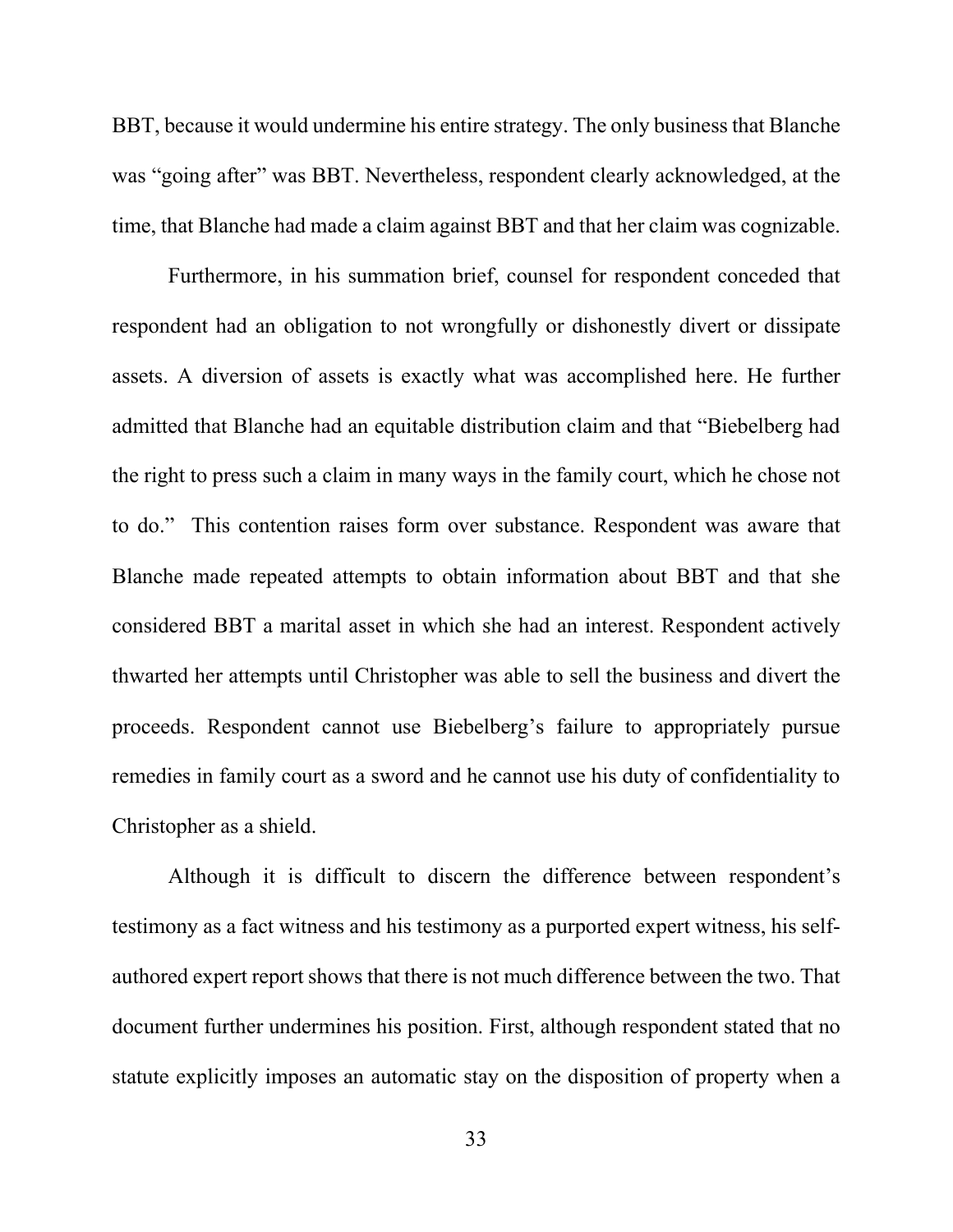complaint for divorce is filed, it is implicit in the entire equitable distribution process and in respondent's own words. In his e-mail to Magidova, respondent cited the lack of a divorce complaint as justification for keeping the sale of BBT secret from Blanche. In addition, he referenced the lack of a divorce complaint in other writings and in his own testimony. Second, Blanche filed the divorce complaint twelve days before BBT was sold; yet, respondent took no action to disclose the sale to Biebelberg or Blanche. Third, although respondent argued that there is no implicit restraint as of the filing of the divorce complaint, he repeatedly asserted that, among the remedies available to Blanche was an emergent action seeking restraints on the property.

Respondent also undermined his position by citing Tannen, which explicitly refers to the duty of fair dealing and to not dissipate assets. His position weakens further when he claims there was no fiduciary duty owed to Blanche but that he had a duty of confidentiality to his client so long as there was no "act of wrongful disposal or diversion of assets." This statement inherently acknowledges that he was required to inform Blanche, through her counsel, that Christopher was diverting assets by covertly selling his business. At a minimum, Blanche had a right to know about the sale of BBT, considering the personal guarantee she attached to the lease for the premises in which the building operated.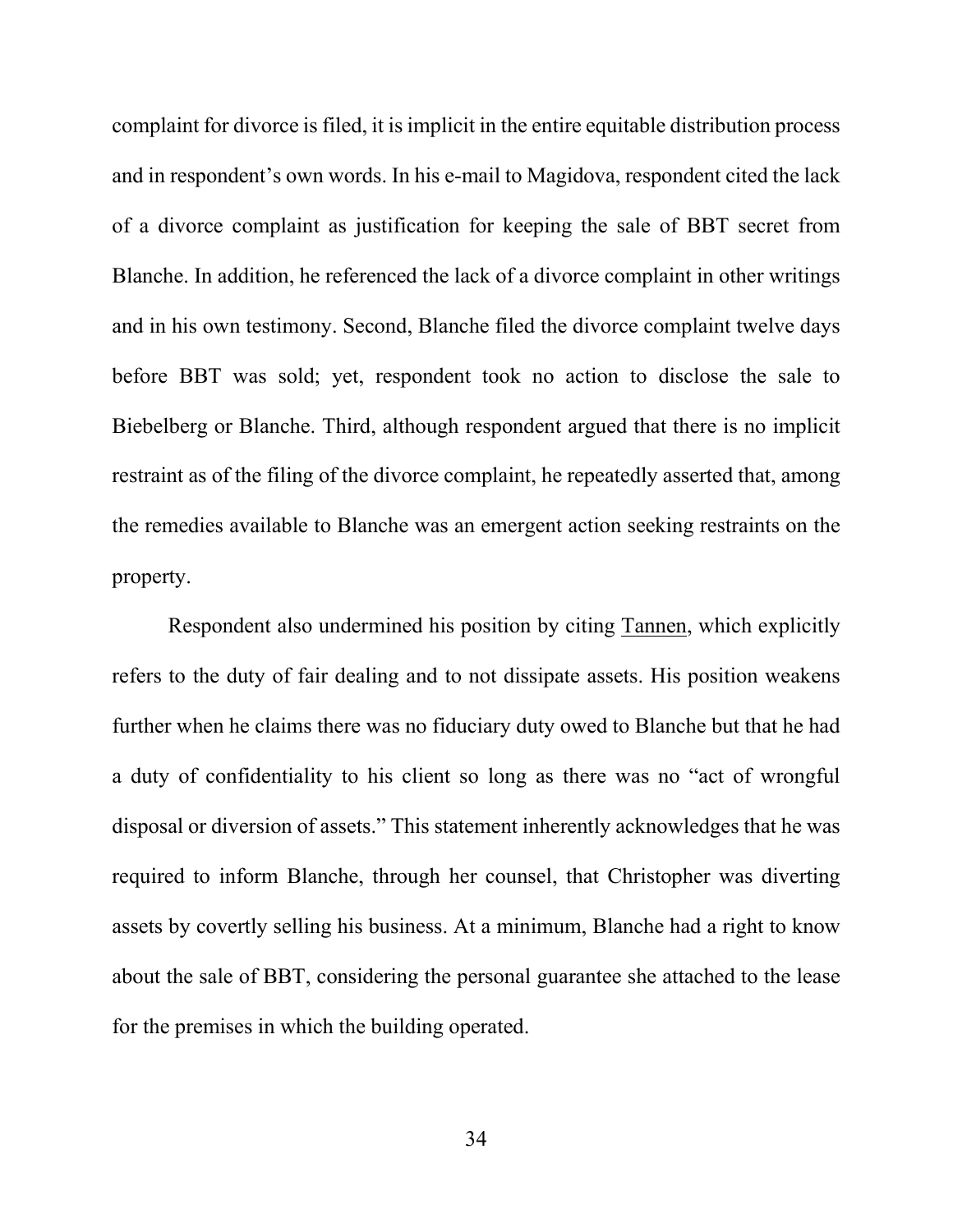Ultimately, however, respondent's closing statement summarizing his expert opinion exposed his position as specious. Respondent remarked that assets routinely are diverted in divorce actions, post-complaint. His admission in this regard inherently acknowledged that such diversion is inappropriate. In his expert opinion, he excused this misconduct by pointing out that remedies are available to the injured party after the fact. This comment ignored the fact that, by concealing the sale of BBT, respondent and his client actively thwarted Blanche and her counsel from availing themselves of those remedies. This is not an expert opinion; this is an attempt to obfuscate respondent's complicity in hiding the sale of a marital asset from an opposing spouse and her counsel to prevent her from either stopping the sale or freezing the sale proceeds.

Therefore, by failing to notify Blanche that he was in possession of property in which she claimed an interest and, thereafter, by failing to safeguard that property, respondent violated both  $RPC$  1.15(a) and  $RPC$  1.15(b).

Further, in repeatedly ignoring inquiries regarding the business and failing to identify himself and his firm as counsel for Christopher in the sale of the business, respondent made misrepresentations by silence. His argument that Biebelberg was mistaken and that the notice of his representation was inherent in all their conversations is disingenuous. His silence on the matter was by design. If respondent had identified himself or his firm as counsel of record, it would have undermined all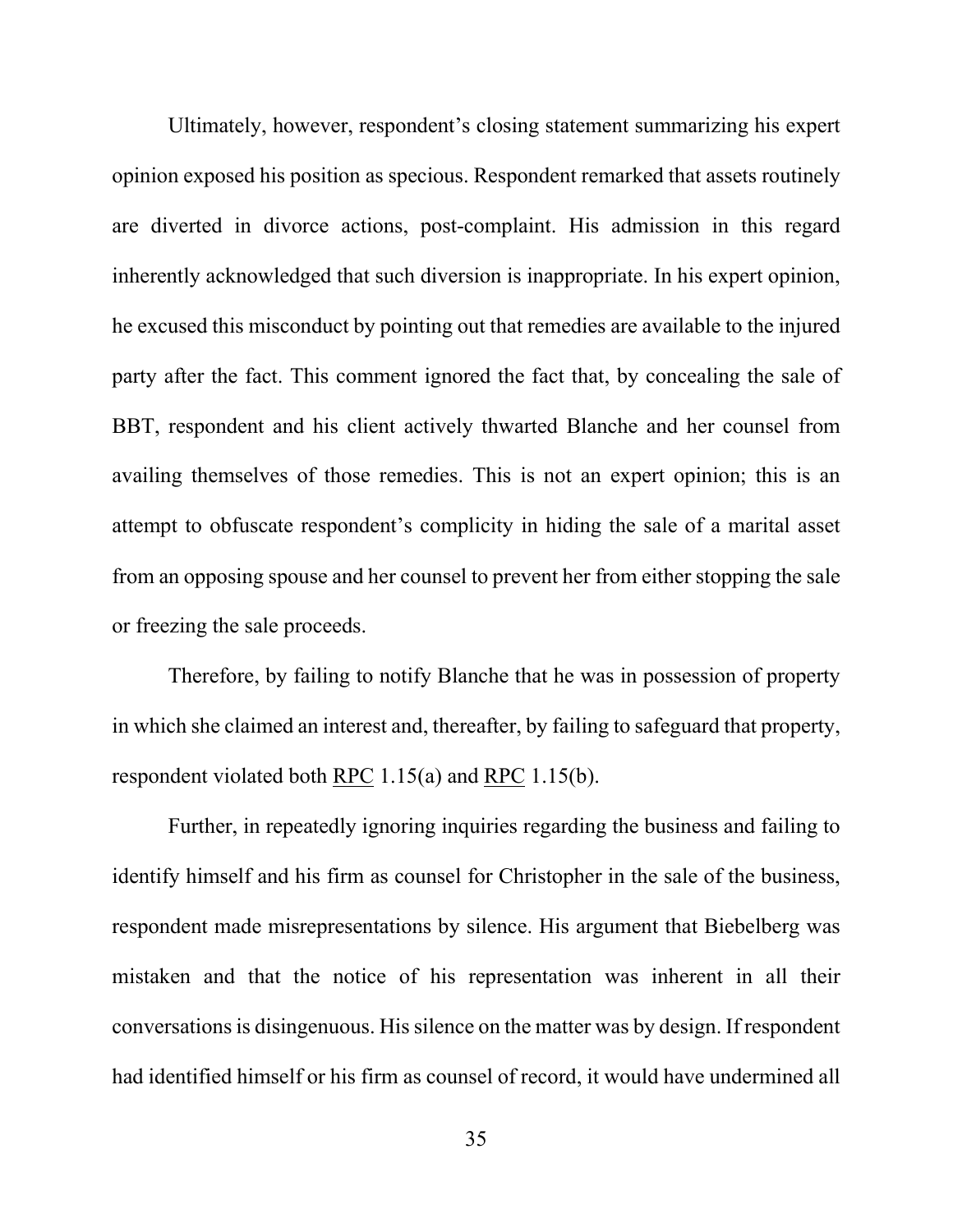the other machinations he undertook with Christopher. It would have slowed Christopher's ability to sell the business or to use the proceeds as he saw fit. Respondent has admitted this was the intention. Respondent wanted Biebelberg to believe there was no sale and, therefore, he deliberately remained silent about his firm's representation.

In addition, respondent was facing a conflict of interest. His firm may have been required to withdraw as counsel, or, at a minimum, to obtain a conflict waiver from Blanche. Christopher and Blanche had provided a personal guaranty for the lease on the property that BBT rented. Moore admitted that she negotiated a release from that guaranty in behalf of both Christopher and Blanche. Although the complaint failed to charge respondent with a conflict of interest, the conflict waiver would have been yet another roadblock to Christopher's ability to sell the business quickly.

Nevertheless, despite knowing that BBT was a marital asset subject to equitable distribution, and despite knowing that Biebelberg had requested to be informed about the status of the business, respondent deliberately failed to disclose his firm's representation of Christopher in the sale of BBT; the impending sale of the business; the deposit of the net sale proceeds into his firm's trust account; and the disbursement of the entirety of those proceeds to Christopher. As an aside,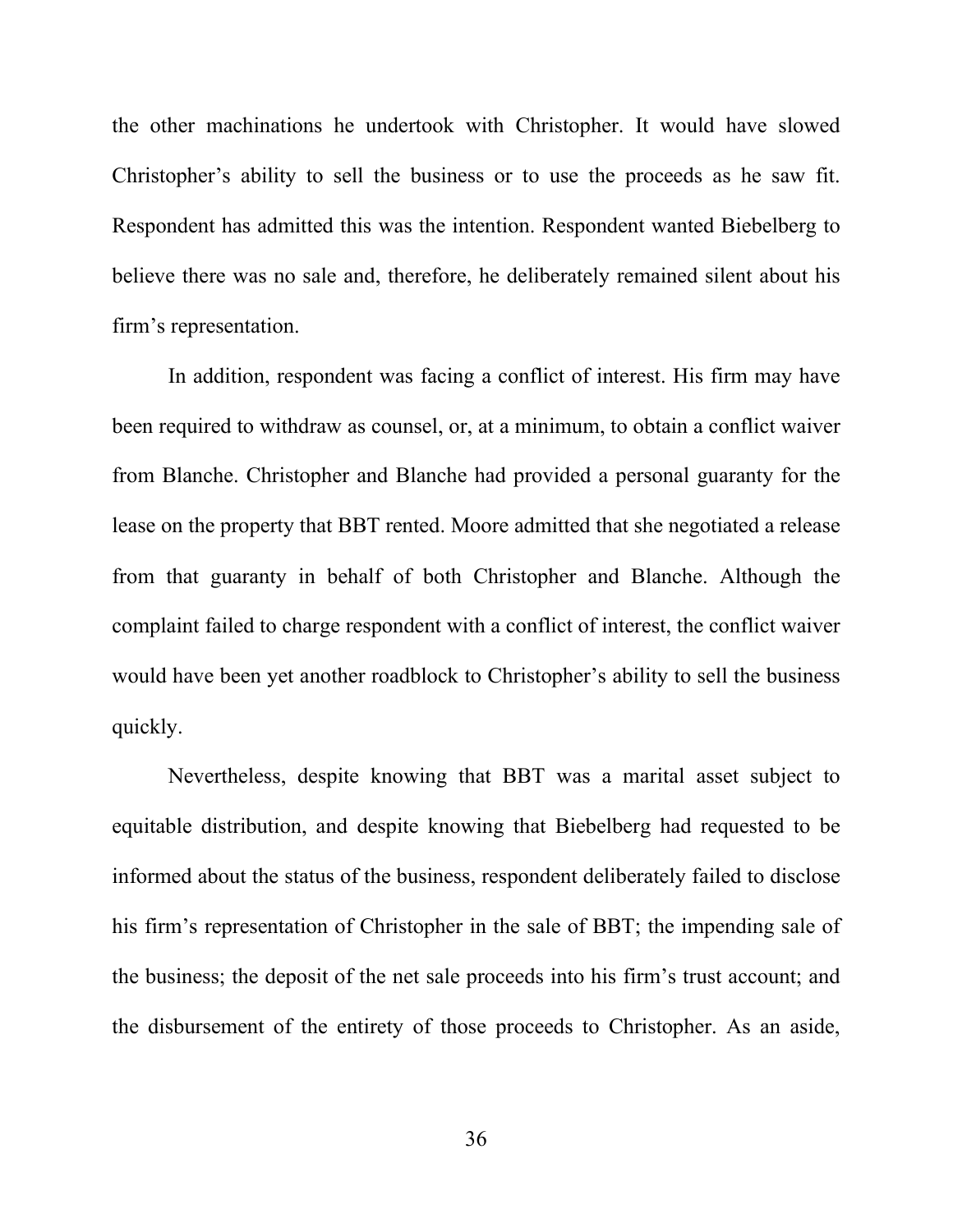respondent's deposit of Christopher's funds in his business account, rather than his trust account, raises concerns about his intent to conceal those funds.

A violation of RPC 8.4(c) requires intent. See, e.g., In the Matter of Ty Hyderally, DRB 11-016 (July 12, 2011). Here, respondent's intent is clear. He remained silent about the sale and his firm's representation of BBT in connection therewith, in the face of multiple inquiries regarding same, by design, to keep Blanche from preventing the sale or freezing the sale proceeds. Respondent's façade continued, even beyond March 27, 2015, when he acknowledged to Biebelberg for the first time that BBT had been sold but reinforced, via his silence through April 29, 2015, the false impression that Christopher had sold BBT on his own. In so doing, respondent made misrepresentations by silence, in violation of RPC 8.4(c).

In sum, we find that respondent violated RPC 1.15(a), RPC 1.15(b), and RPC 8.4(c). The sole issue left for us to determine is the appropriate quantum of discipline for respondent's misconduct.

Attorneys found guilty of misrepresentations to third parties have received reprimands. See, e.g., In re Walcott, 217 N.J. 367 (2014) (attorney misrepresented to a third party, in writing, that he was holding \$2,000 in escrow from his client as collateral for a settlement agreement; violations of RPC  $4.1(a)(1)$  and RPC  $8.4(c)$ ; In re Chatterjee, 217 N.J. 55 (2014) (for a five-year period, the attorney misrepresented to her employer that she had passed the Pennsylvania bar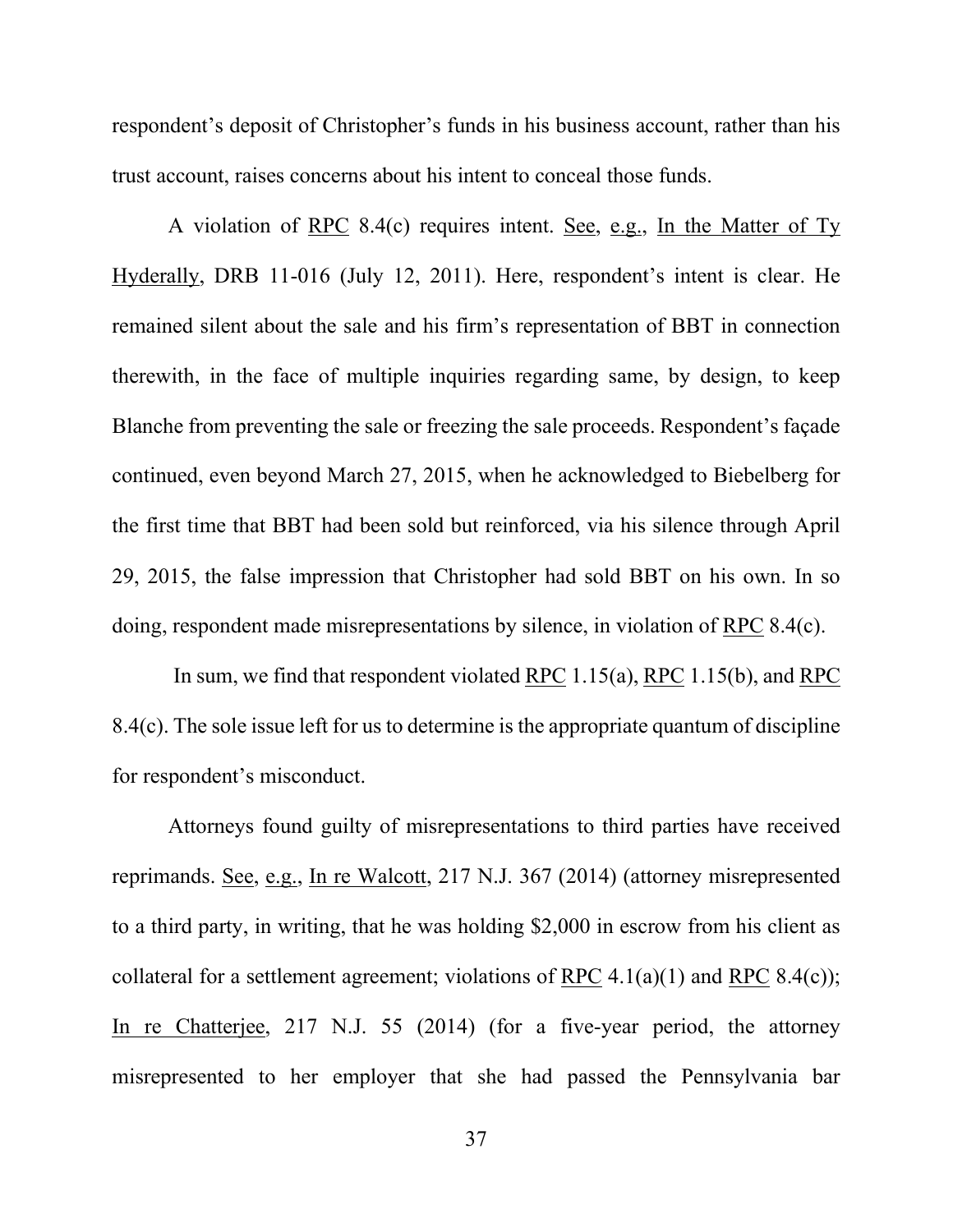examination, a condition of her employment; she also requested and received, but ultimately returned, reimbursement for payment of the annual fee required of Pennsylvania attorneys; compelling mitigation considered); and In re Liptak, 217 N.J. 18 (2014) (attorney misrepresented to a mortgage broker the source of the funds she was holding in her trust account; attorney also committed recordkeeping violations; compelling mitigation).

Cases involving an attorney's failure safeguard funds, in violation of RPC 1.15(a), and to promptly deliver funds to clients or third persons, in violation of RPC 1.15(b), usually result in the imposition of an admonition, even if accompanied by other infractions. See, e.g., In re Sternstein, 223 N.J. 536 (2015) (after the attorney had received five checks from a bankruptcy court, representing payment of his clients' claim against the bankrupt defendant, he failed to deposit the checks in his attorney trust account, choosing instead to place the checks in his desk, a violation of RPC 1.15(a); the attorney also failed to inform his clients of his receipt of the funds, and, only after numerous inquiries, first from the clients and then from an attorney retained by them to pursue their interests, did he finally take the steps necessary to receive the funds from the bankruptcy court, which he then turned over to the clients, a violation of RPC 1.15(b); despite two prior suspensions, we did not enhance the discipline because those matters were remote in time and involved unrelated conduct) and In the Matters of Raymond Armour, DRB 11-451, DRB 11-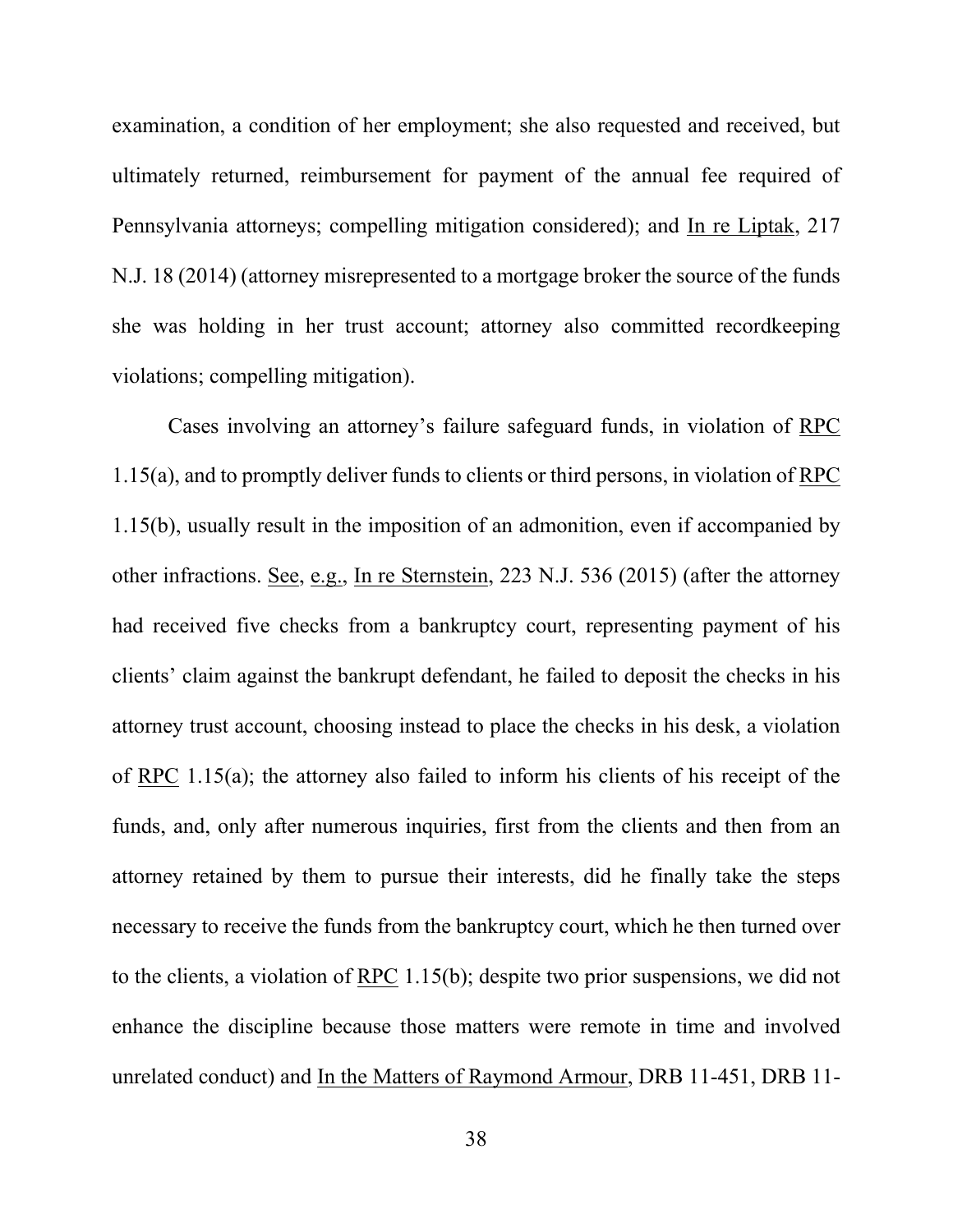452, and DRB 11-453 (March 19, 2012) (in three personal injury matters, attorney neither promptly notified his clients of his receipt of settlement funds nor promptly disbursed their share of the funds; the attorney also failed to properly communicate with the clients; we considered the attorney's lack of prior discipline).

Although no cases are directly analogous to the facts of this matter, the general guidance and precedent set forth above suggest that the appropriate baseline discipline for respondent's misconduct is a reprimand or censure.

In aggravation, respondent failed to obtain a conflict waiver from Blanche prior to representing Christopher in the sale of BBT and negotiating a release of her personal guaranty of the lease.

In mitigation, respondent has had an unblemished record in forty-nine years at the bar. This factor cuts both ways, however, because his vast experience undoubtedly made him aware that his conduct was unethical. The passage of time since the misconduct took place serves as additional mitigation.

Therefore, although the baseline discipline is on the cusp between a reprimand and a censure, because respondent is a self-described expert in equitable distribution and matrimonial law, the mitigation of his otherwise unblemished career fails to tilt the scale in his favor. Thus, we determine to impose a censure.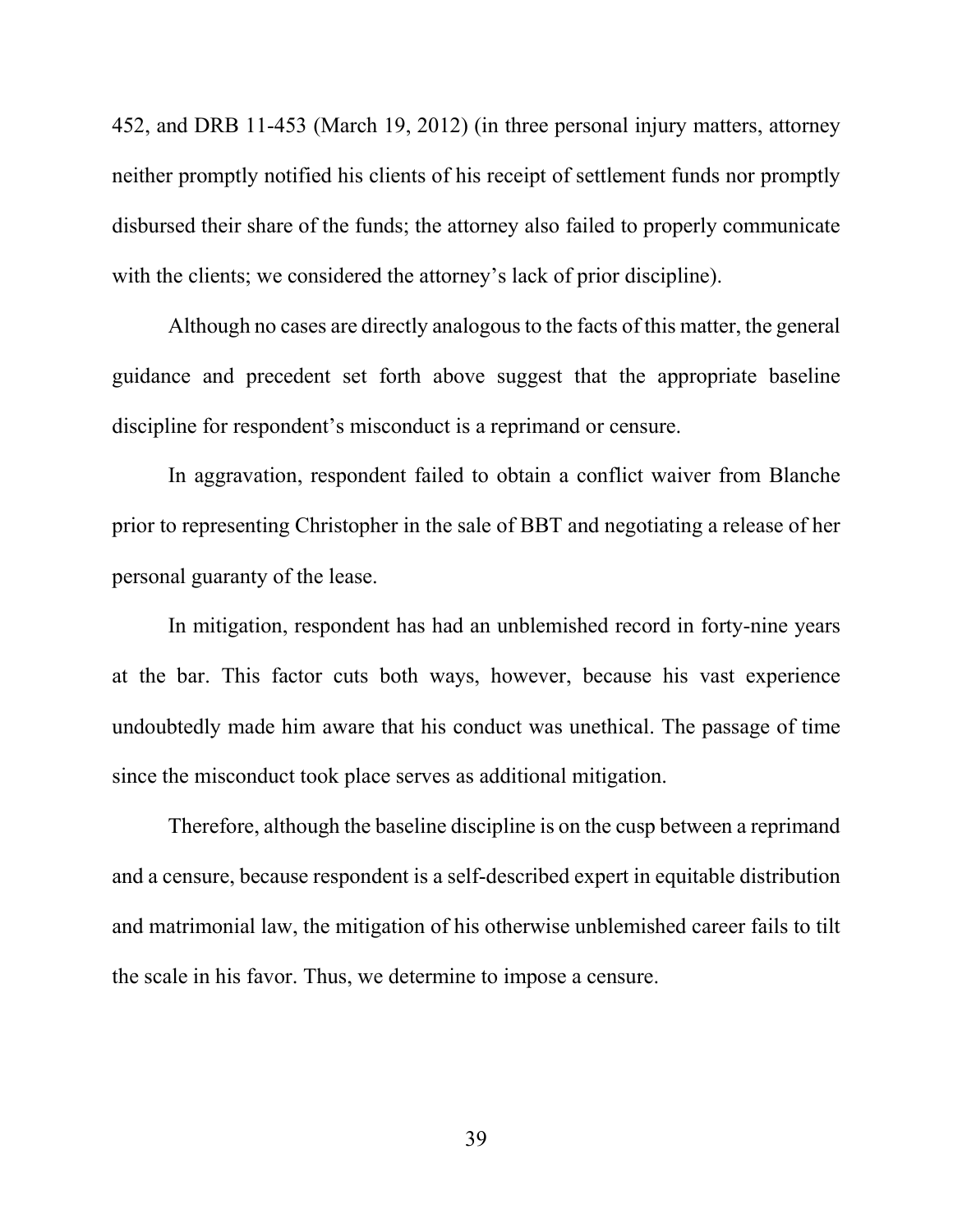Chair Clark voted for a reprimand. Members Boyer and Singer voted to dismiss the matter and filed a separate dissent. Members Joseph and Rivera did not participate. Member Hoberman was recused.

We further determine to require respondent to reimburse the Disciplinary Oversight Committee for administrative costs and actual expenses incurred in the prosecution of this matter, as provided in R. 1:20-17.

> Disciplinary Review Board Bruce W. Clark, Chair

By: Johanna Bala Jones

 Johanna Barba Jones Chief Counsel